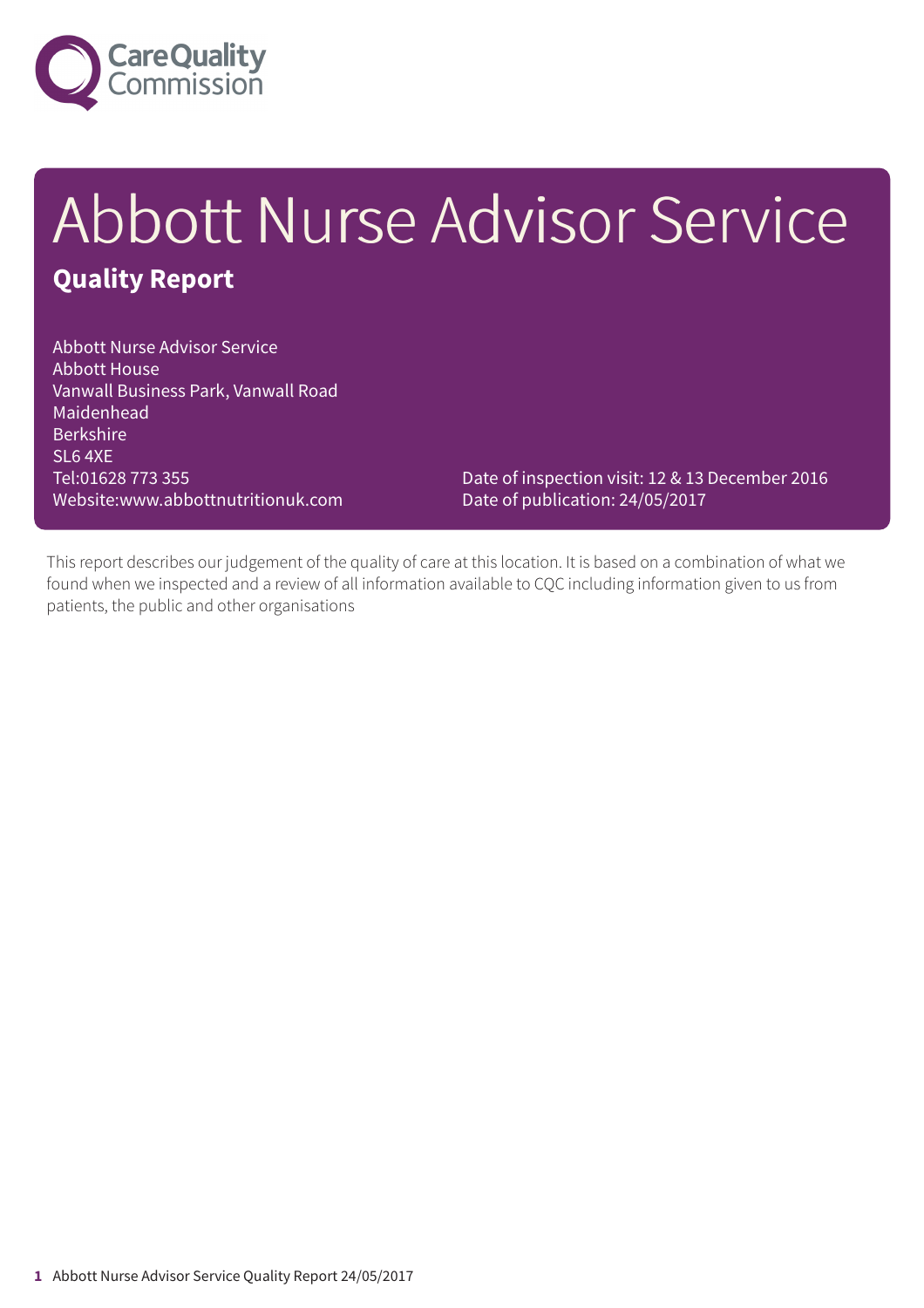### **Letter from the Chief Inspector of Hospitals**

We carried out an announced inspection of The Abbott Nurse Advisor Service (ANAS) as part of our programme of comprehensive inspections of independent health services on 12 and 13 December 2016. The service was registered with the Care Quality Commission to provide the following regulated activities: Diagnostic and screening procedures, Nursing care and Transport service, triage and medical advice provided remotely.

Abbott Nutrition is a global healthcare company that specialises in the field of medical nutrition. Working with healthcare professionals, they provide structured nutritional care and support to achieve best practice and researched and evidenced outcomes for patients with specific nutritional requirements

As part of their commitment to NHS trusts they are contracted to support, they provide Abbott Nutrition's homecare service, Hospital2Home. Hospital2Home's aim is to ease the patient's transition from hospital to their home. The support team includes an Abbott Nurse Advisor and a dedicated Hospital2Home Co-ordinator. NHS trusts contract the Abbott Nurse Advisor Service to provide enteral feeding care and support to their patients. Some trusts contracted ANAS to provide a service to a small number of children. Where the contract with the NHS trust included a service to children, registered children's nurses were recruited to deliver the service.

We found people were provided with a safe, effective, caring, responsive and well led service. Our key findings were as follows:

- There were sufficient staff with the required skills and knowledge to provide safe and effective care and support to patients.
- Actions were taken by the provider to lessen the risk to patients in the event of disruption to the service due to, for example, adverse weather conditions and failure with the provision of equipment.
- The service provided was effective at preventing hospital visits or admissions and improving the quality of life for patients.
- Team working with contracting trusts and their dieticians or nutrition nurses, supported a joined up dietetic and enteral feeding service for patients.
- Nurses provided individualised and compassionate care for patients. This included meeting the individual needs of a diverse range of patients that could include children, people living with dementia, people who had a learning disability and those with religious and cultural specific needs.
- A lead and support nurse system, ensured there was always a second nurse available who knew the care and support needs of an individual patient and whom the patient knew. This reduced the risks of patients having to be seen by a nurse who they did not know or who did not know them, when their named nurse was not available.
- Leadership of the service was strong. There was an embedded strategy and vision for the service that staff demonstrated commitment to in their working practices. Systems and processes were followed to monitor and support improvements in the service, and to monitor risks and associated action taken to lessen any identified risks.

Professor Sir Mike Richards

### **Chief Inspector of Hospitals**

### **Overall summary**

The Abbott Nurse Advisor Service acted to promote and protect the safety of patients, their family members, carers and staff. The service demonstrated patients were at the centre of their service delivery and developments.

Processes were followed to ensure equipment was available and safe to use for both staff and patients. The provider had assurance that staff employed had the skills, competencies and knowledge to carry out their role.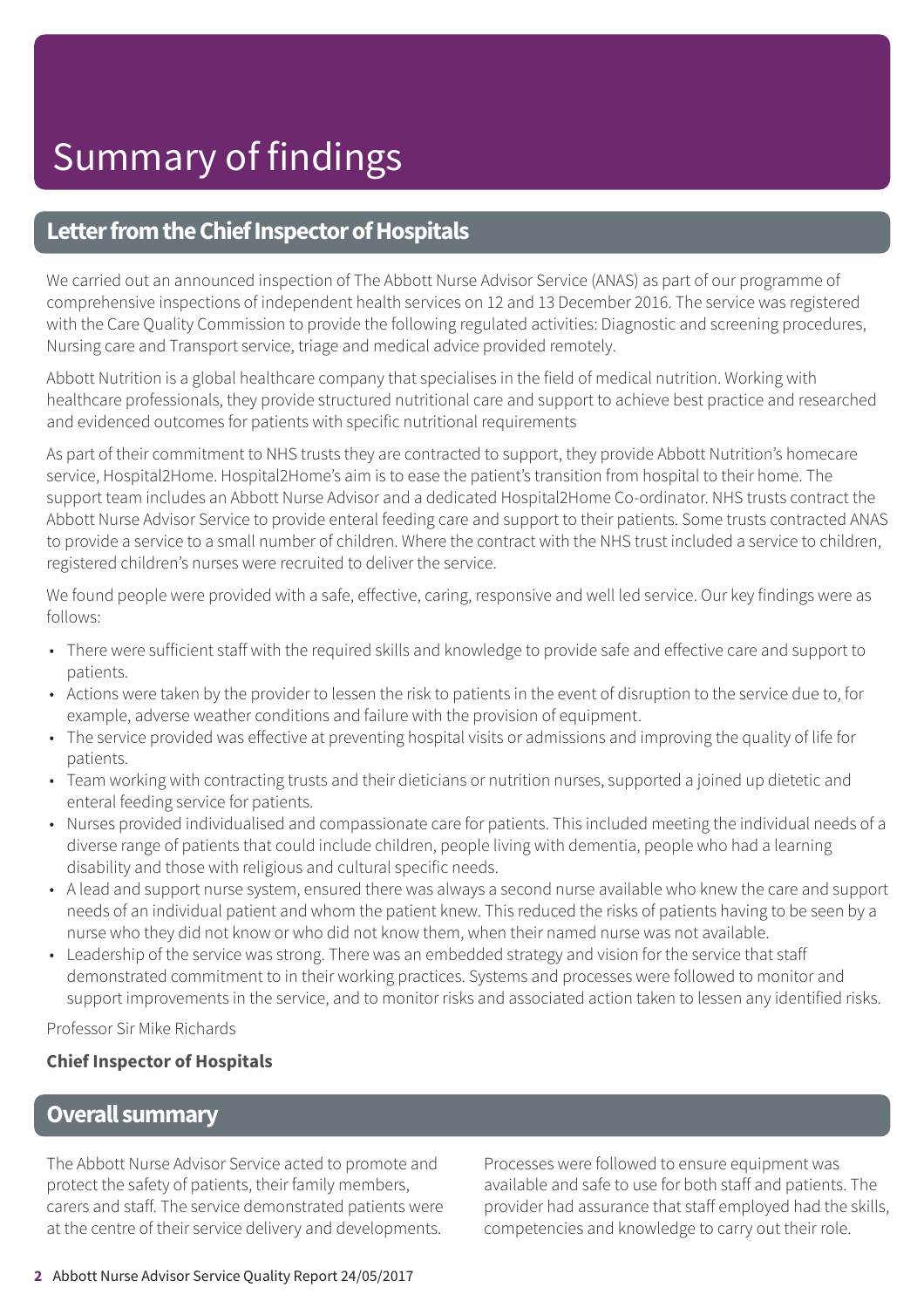### Summary of findings

Risks of abuse and neglect were mitigated by staff who had a good understanding about safeguarding both for vulnerable adults and children, and who knew the safeguarding procedures in the localities they worked in. The service showed it took action and learnt from incidents. This included incidents occurring outside the organisation, incidents relating to the delivery of patient care that the NHS trusts investigated and responding to national patient safety alerts. However, some nurses did not have a full understanding about the process for reporting and alerting contracting NHS trusts about incidents that involved the delivery of care and treatment by that NHS trust

The service demonstrated good outcomes for patients. The care and support provided prevented hospital visits and admissions, and enabled patients to independently care for and administer their enteral feeds. Multi-disciplinary teamwork with the local trust's dietitians and nutrition nurses supported a cohesive, patient-centred dietary and enteral feeding service for patients.

Staff provided compassionate and friendly care to patients, treating them with respect and dignity. The aim of the service was to support patients to independently manage their own feeding tubes and administration of feeds. Training to achieve this was delivered at a pace and in the environment that best supported the patient's individual needs.

Staff had a good understanding of the emotional impact and anxieties patients experienced. Mechanisms were in place for patients to access support and advise 24 hours a day.

There was an embedded strategy and vision for the service which staff demonstrated commitment to in their working practices. The service had effective systems and processes that were used to monitor and support improvements in the quality of the service and monitored risks and their associated mitigating actions. The service considered the views of patients in the development of the service.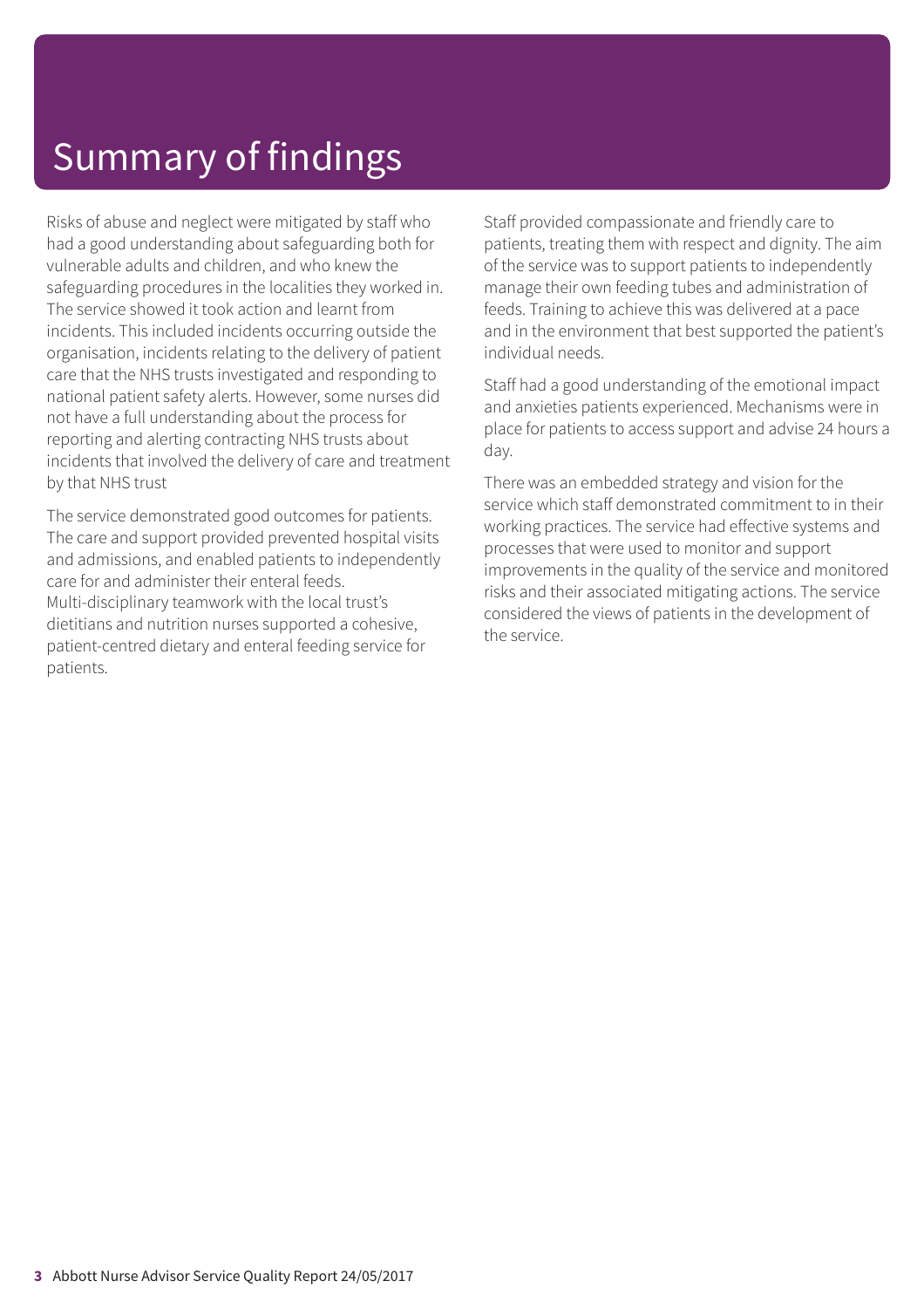# Summary of findings

### **Contents**

| Summary of this inspection                                 | Page           |
|------------------------------------------------------------|----------------|
| Background to Abbott Nurse Advisor Service                 | 6              |
| Our inspection team                                        | 6              |
| Why we carried out this inspection                         | 6              |
| How we carried out this inspection                         | 6              |
| What people who use the service say                        | $\overline{7}$ |
| The five questions we ask about services and what we found | 8              |
| Detailed findings from this inspection                     |                |
| Outstanding practice                                       | 23             |
| Areas for improvement                                      | 23             |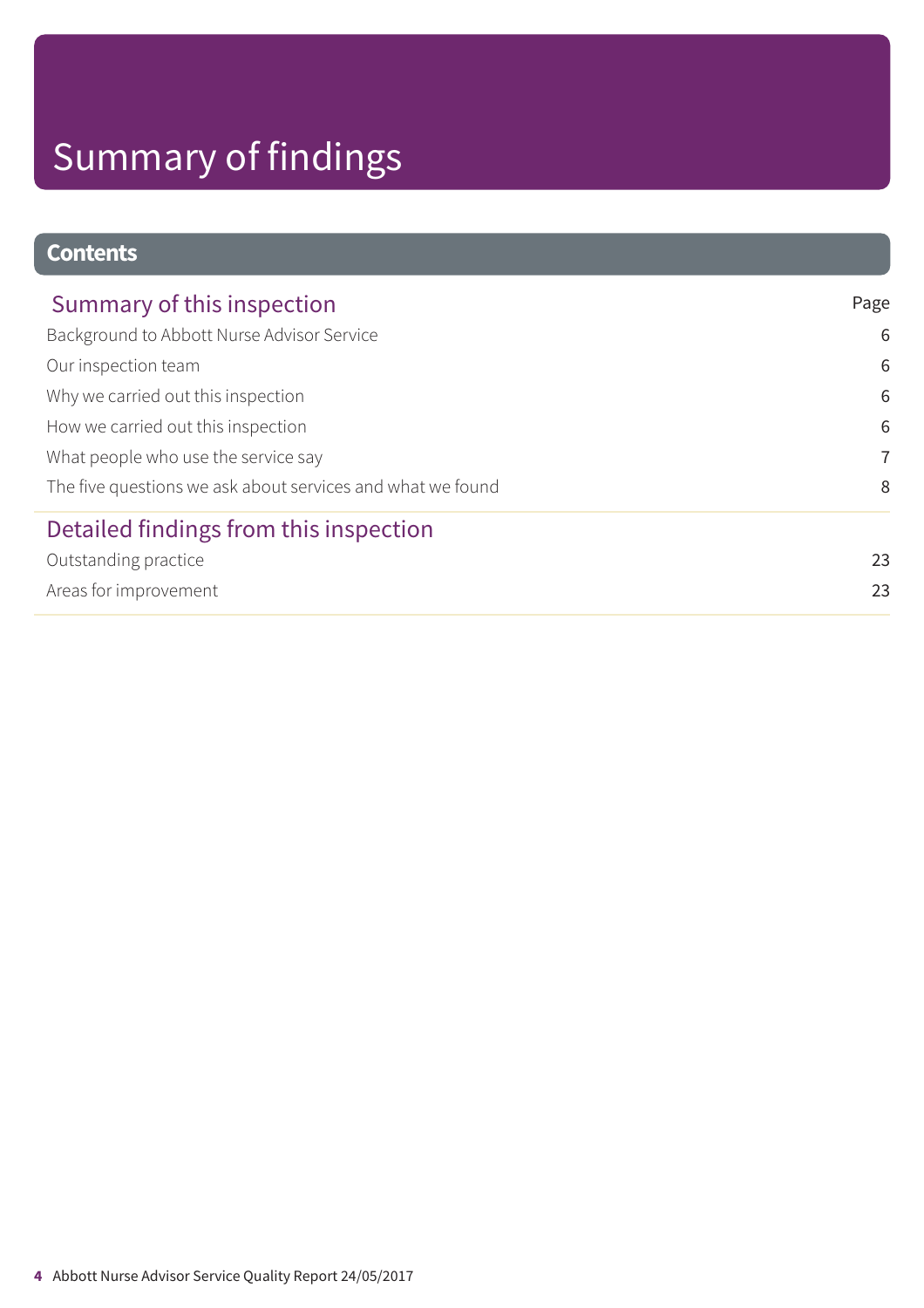

# Abbott Nurse Advisor Service

**Services we looked at** Community health services for adults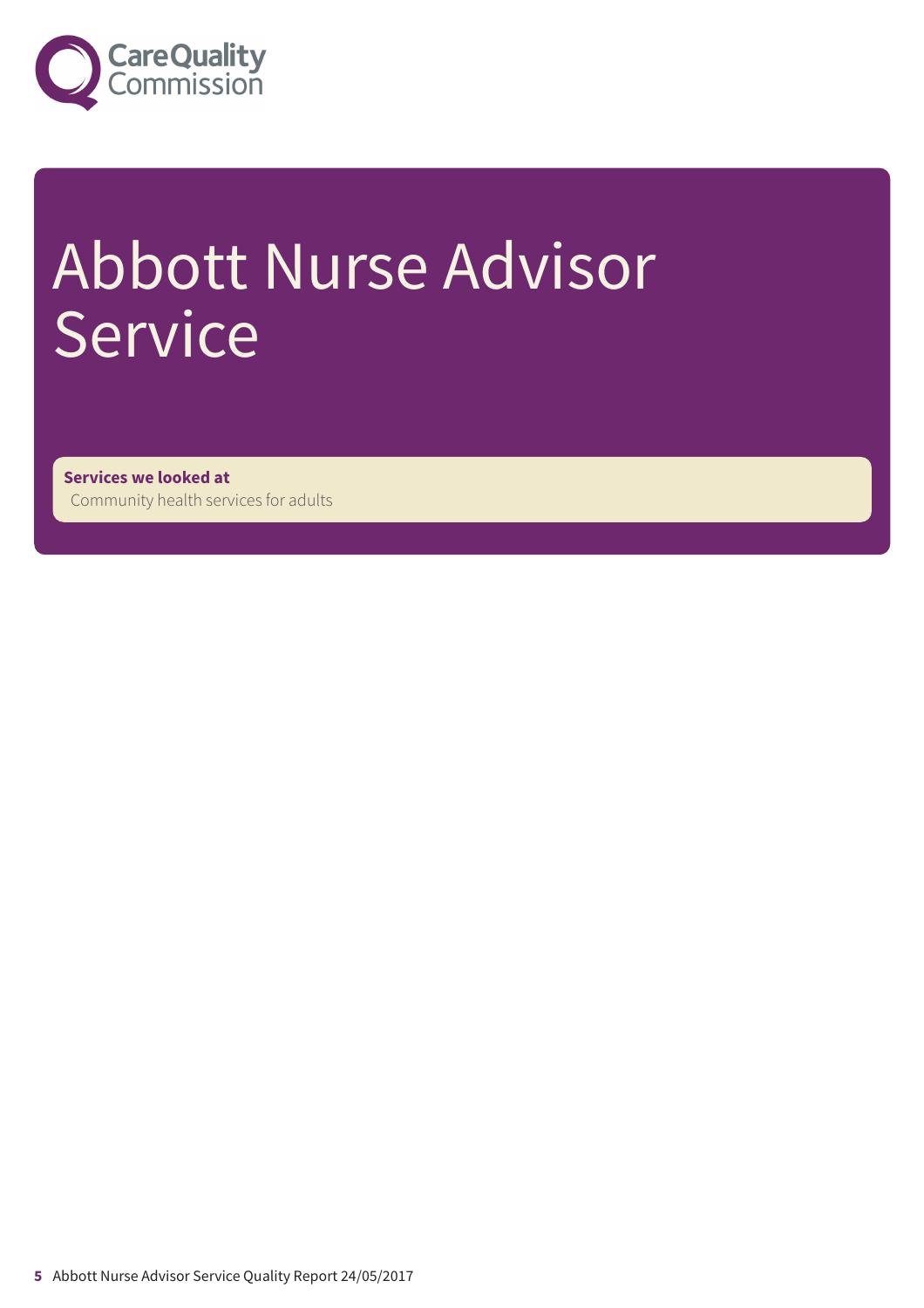### **Background to Abbott Nurse Advisor Service**

Abbott Nutrition is a global healthcare company that specialises in the field of medical nutrition. Working with healthcare professionals, they provide structured nutritional care and support to achieve best practice and researched and evidenced outcomes for patients with specific nutritional requirements

As part of their commitment to NHS trusts they are contracted to support, they provide Abbott Nutrition's homecare service, Hospital2Home. Hospital2Home's aim is to ease the patient's transition from hospital to their home. The support team includes an Abbott Nurse Advisor and a dedicated Hospital2Home Co-ordinator. NHS trusts contract the Abbott Nurses Advisor Service to provide enteral feeding care and support to their patients. Some trusts contracted ANAS to provide a service to a small number of children. Where the contract with the NHS trust included a service to children, registered children's nurses were recruited to deliver the service.

Abbott Nurse Advisors (nurses) were not directly employed by the ANAS. All nursing staff were employed by an employment agency that was under contractual agreement to provide permanent nurse advisors to work for the ANAS.

The main objective of the service provided by the ANAS was to enable patients to self-manage their enteral feeding needs independently. This meant training and education of patients and their carers and family was a fundamental aspect of the nurses' role. They ensured that the patient or carer is confident about their feeding regimen, offer the patient or their carer training on how to use the feeding equipment, arrange for the delivery of their feeding equipment and feed to their home at a time which suits the patient or carer, answer any queries they may have twenty four hours a day, and tailor the service depending on patient needs and in accordance with the contracted service.

Additionally, an expected outcome of the service the ANAS provided was preventing unnecessary or additional hospital admissions, keeping patients in their home environment and improving the quality of life and confidence of patients and their families.

Our regulation of the organisation covers only the Abbott Nurse Advisor Service. This service is regional teams of registered nurses who provide clinical support and advice for enterally fed patients registered on the Abbott Nutrition Hospital2Home Service.

### **Our inspection team**

Our inspection team was led by an inspector and supported by an inspection manager.

### **Whywecarriedoutthis inspection**

We inspected this core service as part of our comprehensive (independent) community health services inspection programme.

### **Howwecarriedoutthis inspection**

To get to the heart of people who use services' experience of care, we always ask the following five questions of every service and provider:

- Is it safe?
- Is it effective?
- **6** Abbott Nurse Advisor Service Quality Report 24/05/2017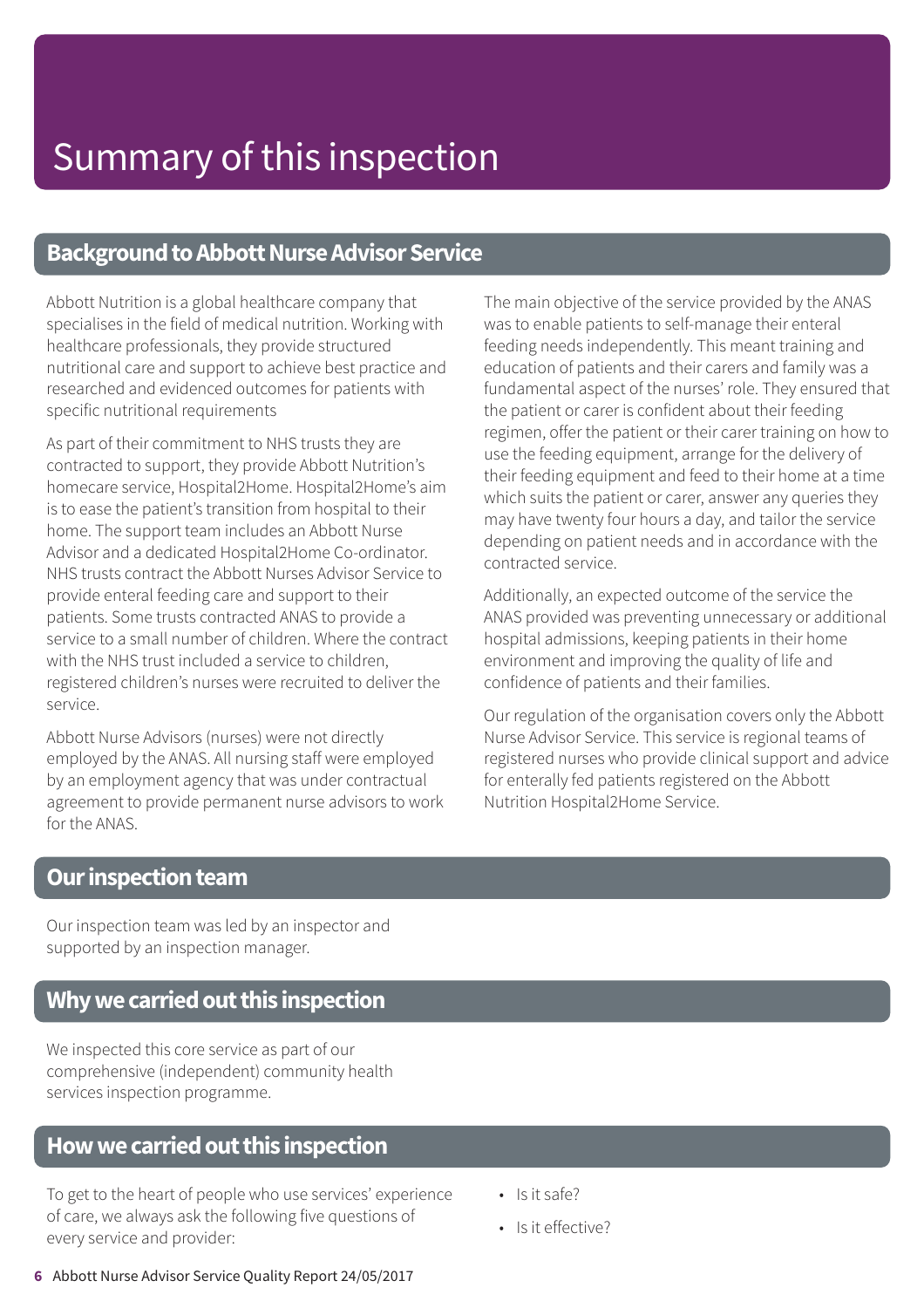- Is it caring?
- Is it responsive to people's needs?
- Is it well-led?

Before visiting, we reviewed a range of information we hold about the service. We carried out an announced visit on12 and 13 December 2016.

We spoke with the Head of Patient Services, the National Nurse Manager, three regional managers and 12 nurses on the first day of the inspection. On the second day of the inspection, with permission of the patients, we shadowed a member of staff carrying out visits to patients in their homes, and a training session in a care home. We spoke with six people who use the service in telephone conversations and with two of the patients visited on the second day of the inspection.

### **What people who use the service say**

People who used the service were very complimentary about the support provided to them. They told us staff were very knowledgeable and competent. They found the teaching provided by the nurses meant they could manage their feeding tubes and feeding regimens independently. Patients felt reassured that they could contact either their named nurse or another member of

the team at any time of day or night if they had any questions or concerns. Patients liked the fact the same member of staff visited them. This meant they got to know their nurse and develop a trusting relationship with them. All patients we spoke to rated the service highly and said they would recommend the service to anyone who needed a similar service.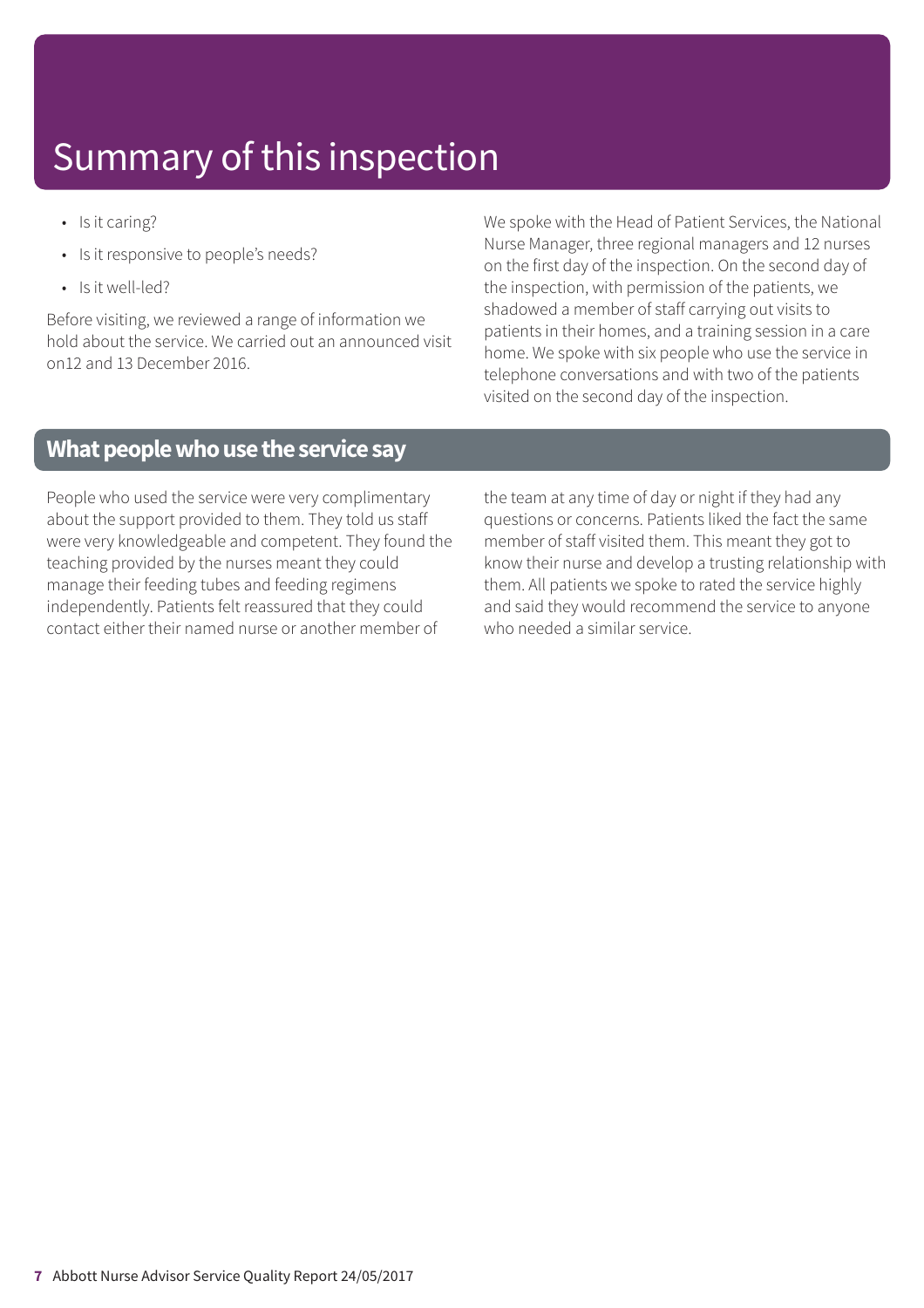### **The five questions we ask about services and what we found**

We always ask the following five questions of services.

### **Are services safe?**

Abbott Nurse Advisor Service followed systems and practices to ensure people who used the service and staff were safe, including:

- Appropriate systems were used to report incidents and ensure analysis and learning took place. This included taking action in response to national patient safety alerts.
- Staff had a good understanding about their responsibility towards Duty of Candour processes.
- Effective and timely access to equipment meant staff and patients always had the appropriate equipment to deliver their care and treatment safely.
- Hygiene, cleanliness and infection control processes were adhered to by all staff.
- Staff had a good understanding about safeguarding vulnerable adults and children. They worked with the contracting trust's safeguarding processes to ensure patients were protected from abuse.
- The provider had assurance that all staff recruited had the appropriate skills and knowledge and were of a suitable character to carry out the role of Abbott Nurse Advisor.
- Planned mandatory training days meant all staff completed mandatory training annually, ensuring they had the essential skills to deliver care and treatment safely.
- Staffing was matched to patient caseloads, taking into account external factors such as travel time in rural settings. This ensured patients had access to treatment in a planned and timely manner.
- Risks were assessed and actions taken to mitigate risks, including adverse weather plans for staff and access to equipment and protecting the safety of staff working alone.
- The provider worked collaboratively with trust's that contracted with them to ensure patients continued to receive a service in the event of a major incident.

#### However,

• Some nurses did not have a full understanding about the process for reporting an alerting contracting NHS trusts about incidents that related to that NHS trust's delivery of care and treatment.

### **Are services effective?**

Abbott Nurse Advisor Service had systems and practices they followed to ensure they provided an effective service, for example: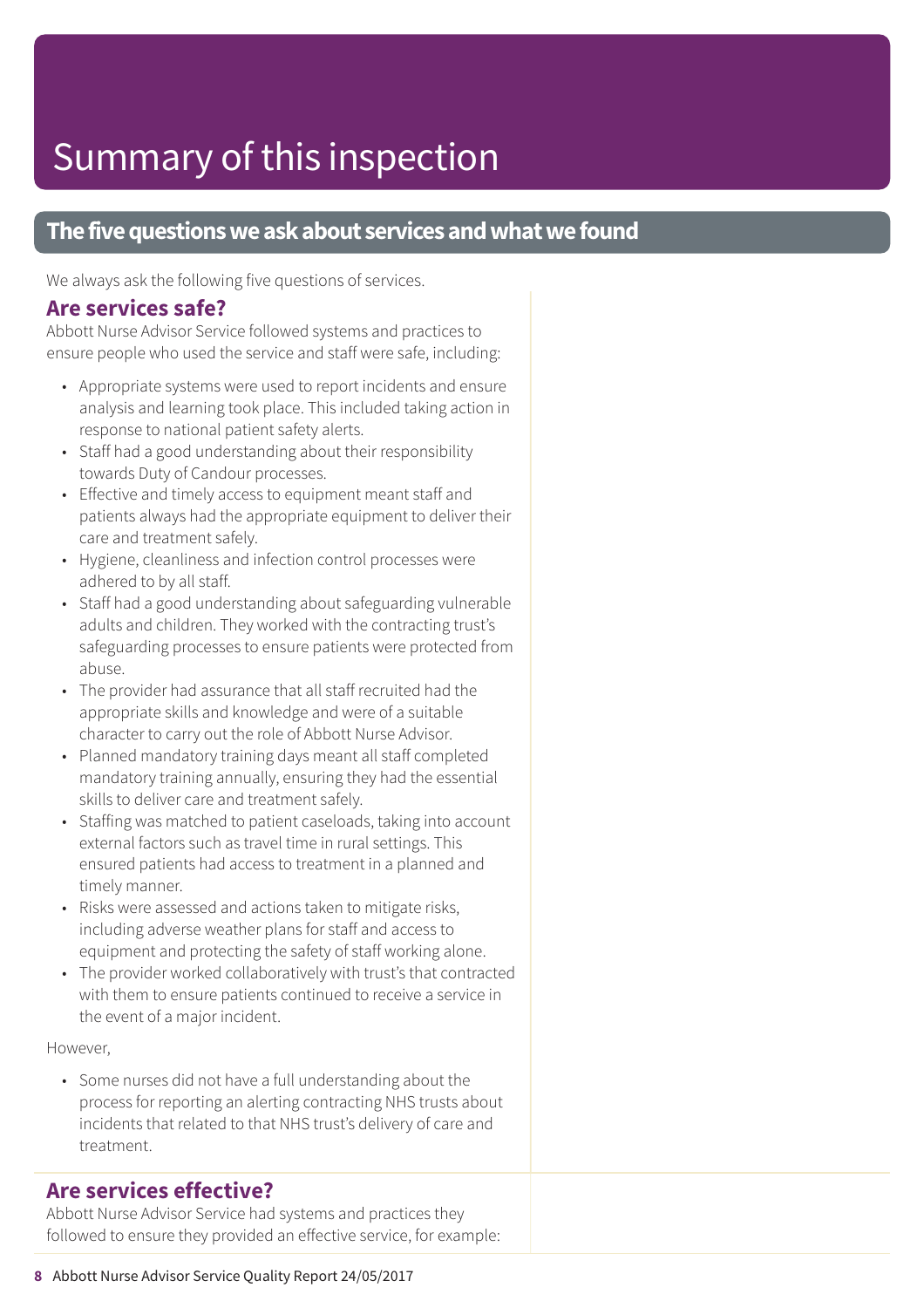- The service's policies and procedures were developed from national best practice guidance. Where local trust's policies and procedures did not match those of ANAS, processes were followed to develop mutually agreed guidance based on national best practice guidance.
- ANAs provided training and support to patients, so they could meet their nutritional and hydration needs as set out in plans developed by the contracting trusts' dieticians.
- Monitoring of patient outcomes showed the service was effective at preventing hospital visits or admissions and improving the quality of life for patients.
- Effective supervision, monitoring and appraisal processes, ongoing staff training and competence assessments ensured staff had the skills to deliver safe and effective treatment and support to patients.
- Teamwork with contracting trusts and their dieticians or nutrition nurses, supported a joined up dietary and enteral feeding service for patients.
- Consent was obtained from patients before all care and treatment was provided, and this was appropriately documented.

### **Are services caring?**

Abbott Nurse Advisor Service provided a caring service to patients. During the inspection we found:

- Patients told us the nurses were kind and caring.
- We observed care provided in caring and compassionate manner.
- Staff spent time ensuring patients, and where appropriate family members and carers, understood the management of their feeding tubes and how to administer feed .Staff were aware of the emotional impact some patients experienced and took appropriate action to support patients with their emotional needs.

### **Are services responsive?**

Abbott Nurse Advisor Service provided a responsive service. During the inspection we found:

- The service was designed specifically to support patients and their family members or carers to independently manage their enteral feeding at home.
- Patients had a named nurse, who they made appointments directly with.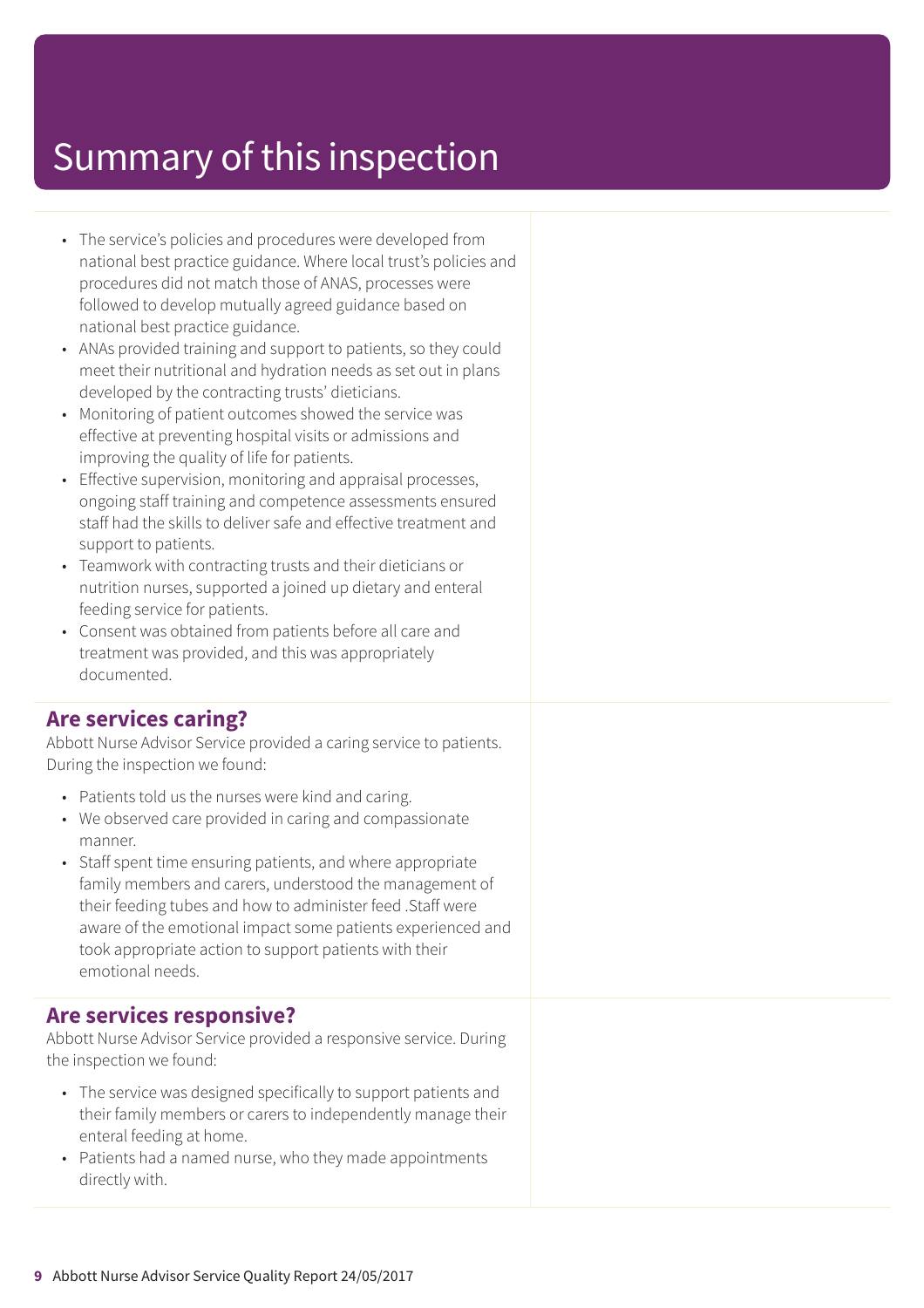- Staff were flexible with the time and location of training appointments. Training was provided in the evenings after working hours for family members who worked. For children, training was provided for staff at their schools and at after school care locations
- The service responded to complaints and made changes in their practices in response to complaints.

### **Are services well-led?**

Abbot Nurse Advisor Service had effective systems and processes to support strong leadership of the service. During the inspection we found:

- There was an embedded strategy and vision for the service that staff demonstrated commitment to in their working practices.
- The service had systems and processes that were used to monitor and support improvements in the quality of the service.
- The service had systems and processes that were used to monitor risks and associated mitigating action.
- Staff felt supported by their managers to carry out their role and put patients at the centre of the service.
- There were formal processes for engaging and acquiring feedback from patients and staff. There was evidence that patients' views were considered in the development of the service and associated equipment.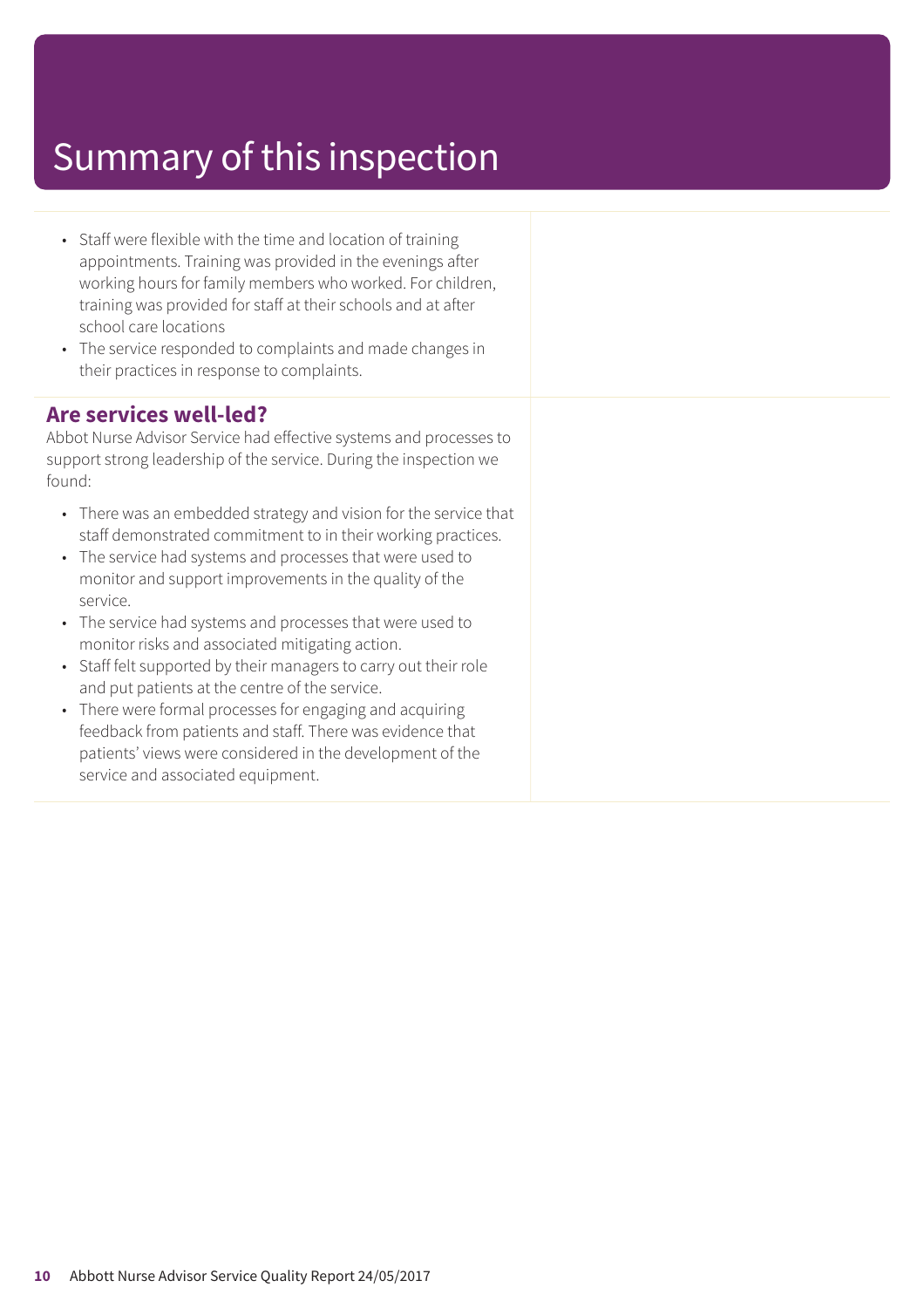| Safe             |  |
|------------------|--|
| <b>Effective</b> |  |
| Caring           |  |
| Responsive       |  |
| Well-led         |  |

### **Are community health services for adults safe?**

#### **Summary**

#### **By safe, we mean people are protected from abuse and avoidable harm.**

- Appropriate systems were used to report incidents and ensure analysis and learning took place. This included taking action in response to national patient safety alerts.
- Staff had a good understanding about their responsibility towards Duty of Candour processes.
- Effective and timely access to equipment meant staff and patients always had the appropriate equipment to deliver their care and treatment safely.
- Hygiene, cleanliness and infection control processes were adhered to by all staff.
- Staff had a good understanding about safeguarding vulnerable adults and children. They worked with the contracting trust's safeguarding processes to ensure patients were protected from abuse.
- The provider had assurance that all staff recruited had the appropriate skills and knowledge and were of a suitable character to carry out the role of Abbott Nurse Advisor.
- Planned mandatory training days meant all staff completed mandatory training annually, ensuring they had the essential skills to deliver care and treatment safely.
- Staffing was matched to patient caseloads, taking into account external factors such as travel time in rural settings. This ensured patients had access to treatment in a planned and timely manner.
- Risks were assessed and actions taken to mitigate risks, including adverse weather plans for staff and access to equipment and protecting the safety of staff working alone.
- The provider worked collaboratively with trust's that contracted with them to ensure patients continued to receive a service in the event of a major incident.

However,

• Some nurses did not have a full understanding about the process for reporting an alerting contracting NHS trusts about incidents that related to that NHS trust's delivery of care and treatment.

### **Detailed findings**

### **Safety performance**

• Performance, safety and incident reporting parameters were agreed between Abbott Nursing Advisory Service (ANAS) and the contracting NHS trusts. The Abbott Nurse Advisors (nurses) reported incidents relating to the care and support of patients to the NHS trusts who contracted their services. Feedback we had from trusts showed there had been no serious incidents or concerns about the safety of the service provided by ANAS.

#### **Incident reporting, learning and improvement**

• The provider had an incident reporting policy that required nurses to report patient related, equipment related and incidents relating to the running of the service. The policy required ANAS to investigate all reported incident, including patient related incidents. If a reported incident related to care and treatment provided by a contracting NHS trust, ANAS reported this to the relevant trust and asked them to investigate it. The ANAS incident reporting record detailed when ANAS referred patient care incidents to NHS trusts for investigation.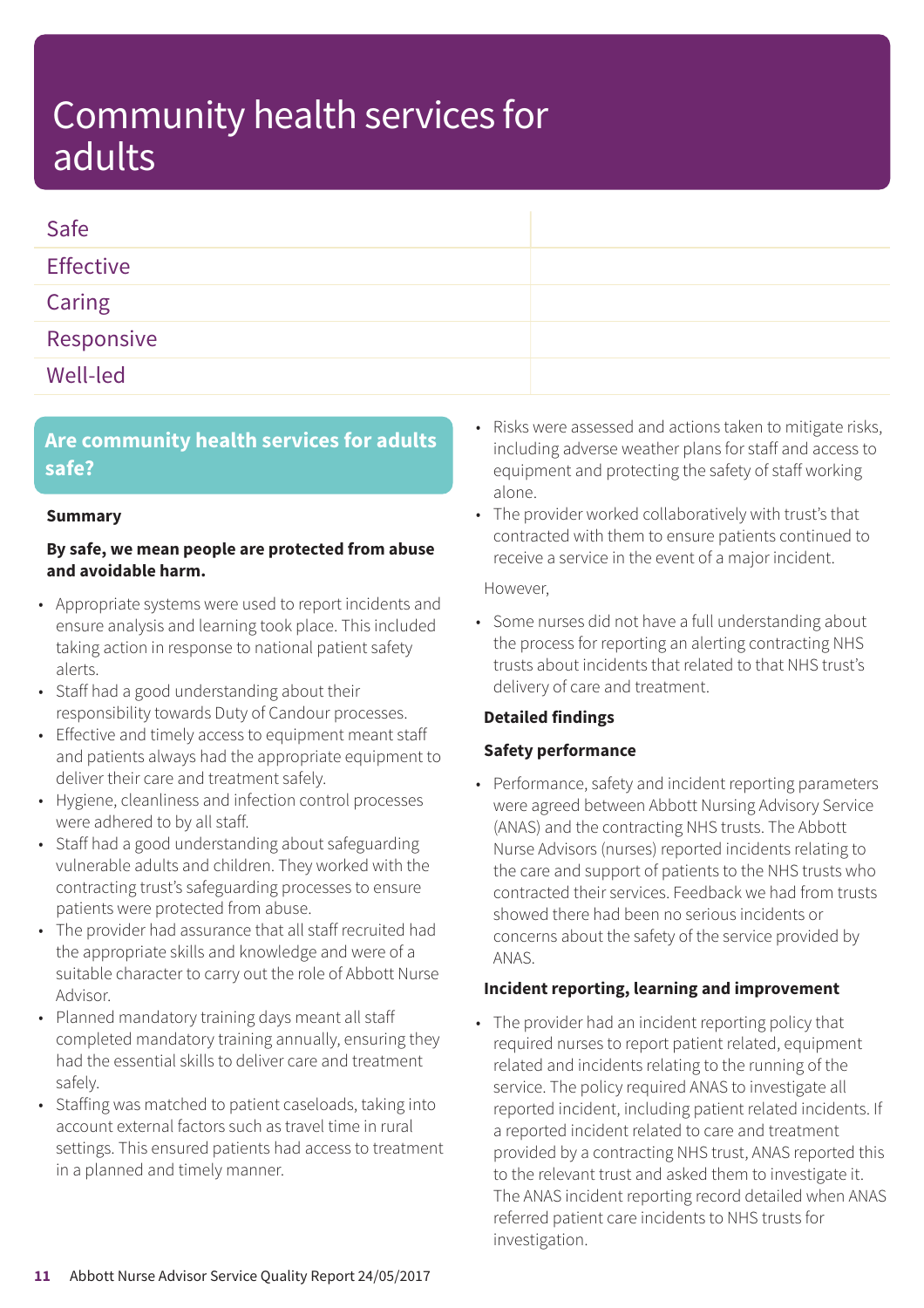- The incident reporting system required nurses to report all incidents to their manager, who entered the incident onto the provider's incident reporting system. The manager, at this stage, alerted trusts to any incidents they needed to investigate. However, some nurses were unclear about the ANAS process for responding to incidents relating to the care and treatment of patients provided by NHS trusts.
- They told us ANAS investigated incidents relating to equipment and the running of the service, but not those they identified that related to the care and treatment patients received from NHS trusts. Some nurses said they reported these directly to the relevant NHS trust for investigation. They described examples where they reported incidents to the trust's dietitians, who in turn used their relevant trust incident reporting process. This meant there was a potential risk that not all incidents reported to NHS trusts were also recorded on the ANAS incident reporting system. In this situation, ANAS would not be able to accurately monitor themes and trends of incidents.
- Feedback we received from trust dietitians indicated nurses reported incidents relating to patients to them. When relevant, ANAS staff were included in trust investigations of incidents, and learning was shared between the relevant trust and ANAS staff.
- All staff we spoke with knew about Never Events. Never Events are serious, largely preventable patient safety incidents that should not occur if the available preventative measures have been implemented. NHS England provides a list of incidents that are classed as Never Events that are required to be reported to them. One Never Event relevant to ANAS is a misplaced nasogastric tube used for enteral feeding which can result in a patient receiving feed into their lungs rather than their digestive system. There had been no such events reported in the 12 months prior to the inspection.
- Internal processes were followed to report incidents relating to the equipment used to support patients with their enteral feeding and to report incidents relating to the provision of care by ANAS. Examples of such incidents included poor record keeping andequipment which had been reported as faulty by patients. We reviewed the incident log that showed there had been four incidents reported in the 12 months prior to the inspection that related to the provision of care

(including equipment) to patients. The incident log detailed the action taken to investigate incidents and action taken following the incident to reduce the risk of a similar occurrence.

• The service also provided us with copies of the three most recent root cause analysis investigations into incidents that had occurred. This showed a thorough investigation was carried out and that learning was identified and actioned.

### **Duty of Candour**

- The duty of candour is a regulatory duty that relates to openness and transparency and requires providers of health and social care services to notify patients (or other relevant persons) of certain notifiable safety incidents and provide reasonable support to that person.
- Formal guidance for staff about the duty of candour legislation was included in the organisation's policy for the "Management of Patient Safety and Serious Incidents, Duty of Candour and Root Cause Analysis."
- All nurses we spoke with understood the principles of duty of candour requirements for a written apology. Although they were not able to recount any specific examples, all nurses told us they worked with the principles of the duty in mind, being open and honest, offering verbal apologies and documenting errors in patient notes.

### **Safeguarding**

- The organisation had a safeguarding policy. Safeguarding vulnerable adults and children training, at level 3, formed part of the induction and mandatory training for all staff. This meant all staff completed this training.
- Discussion with staff, confirmed they completed annual training about safeguarding children and vulnerable adults. They demonstrated, in conversations, a good understanding about safeguarding adults and children, how to identify possible safeguarding concerns and the action to take if they had safeguarding concerns. This included accessing the relevant trust's safeguarding processes and named leads under their contractual agreements and making independent alerts to the local safeguarding teams in the areas they worked in. The provider monitored all safeguarding concerns and alerts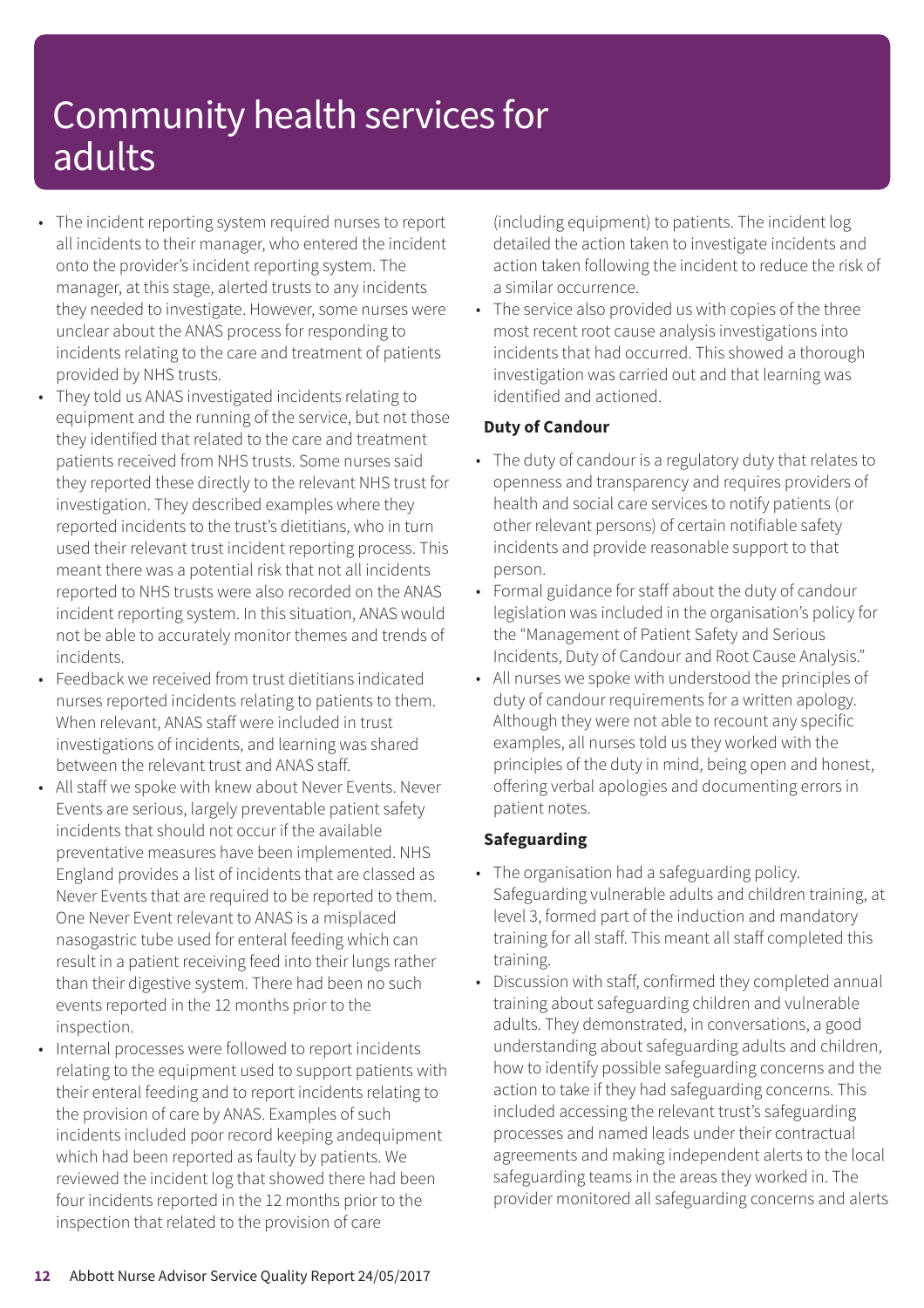with the use of a safeguarding log. This demonstrated safeguarding concerns were identified and reported to the appropriate organisations to investigate the concern.

### **Medicines**

- Nurses did not administer medicines to patients, they supported patients to administer their prescribed enteral feeds and nutritional supplements themselves.
- Nutritional supplements, which included the enteral feeds, were prescribed by the patient's own GP, who followed the guidance of the trust dietitians.

### **Environment and equipment**

- Equipment used by the nurses to deliver patient care and treatment and equipment for patients to use was provided by the Abbott Nutrition Hospital2Home Service.
- Processes were followed to replace faulty equipmentand equipment that staff or patients had any concerns with, which was delivered to the patient or member of staff within six hours of request. Staff told us this always happened.
- Patients we spoke with told us the supply of equipment was effective. Comments received included, "Equipment received has all been fine, feel confident it would be replaced if faulty" and "deliver to house, everything on time."
- The provider told us how they had worked with the equipment manufacturer to support development of feeding pumps that was easy for patients to use. The provider told us that as part of the development of the equipment, patients had been consulted about their views, needs and wishes regarding the feeding pumps.
- Part of the contractual agreement with a recruitment agency, included the provision of a company car for all nursing staff.Processes were followed by ANAS to ensure they had assurance that service schedules were complied with to promote the safety of staff whilst carrying out their role.

### **Quality of records**

• At the time of the inspection, the provider was in the process of introducing electronic patient records. Nurses completed paper records of the treatment, advice and training given to each patient at each visit. The nurse, later, scanned and saved the record onto the provider's electronic records system. Nurses were

provided with appropriate equipment to carry out this task. The provider told us that when the electronic records system was fully implemented, nurses would complete patient records electronically and would no longer have to scan records.

- Nurses were provided with portable lockable containers to secure paper records.Electronic equipment used for storing patient records was password protected.
- Audits of patient records were completed by the managers on a monthly basis. We saw evidence that action was taken to address and improve areas of poor record keeping identified during audit processes.
- Risk assessments of the patient's homes in relation to the care and support provided by the nurses, were documented and stored on the organisation's electronic recording system

### **Cleanliness, infection control and hygiene**

- The organisation had an up to date infection control policy, available on the intranet, which staff were able to access. Infection prevention and control practices were included in staff induction training.
- Nurses carried appropriate materials for hand washing and for the disposal of waste.
- Nurses carried personal protective equipment with them, which included gloves, aprons and eye protection. We observed nurses using this equipment when attending to patients. Patients confirmed nurses washed their hands and used personal protective equipment when attending to them.
- Nurses compliance with infection control practices were monitored by their managers during supervision visits.

### **Mandatory training**

- The provider had a contract with atraining agency to provide mandatory training.
- Mandatory training was delivered by face to face training during the induction process and through annual training, which was scheduled on the organisation's calendar. This process ensured all staff were up to date with their mandatory training at all times. We saw that future mandatory training update days were booked for November and December 2017.
- The programme for the mandatory training days included information governance, moving and handling, infection prevention and control, safeguarding adults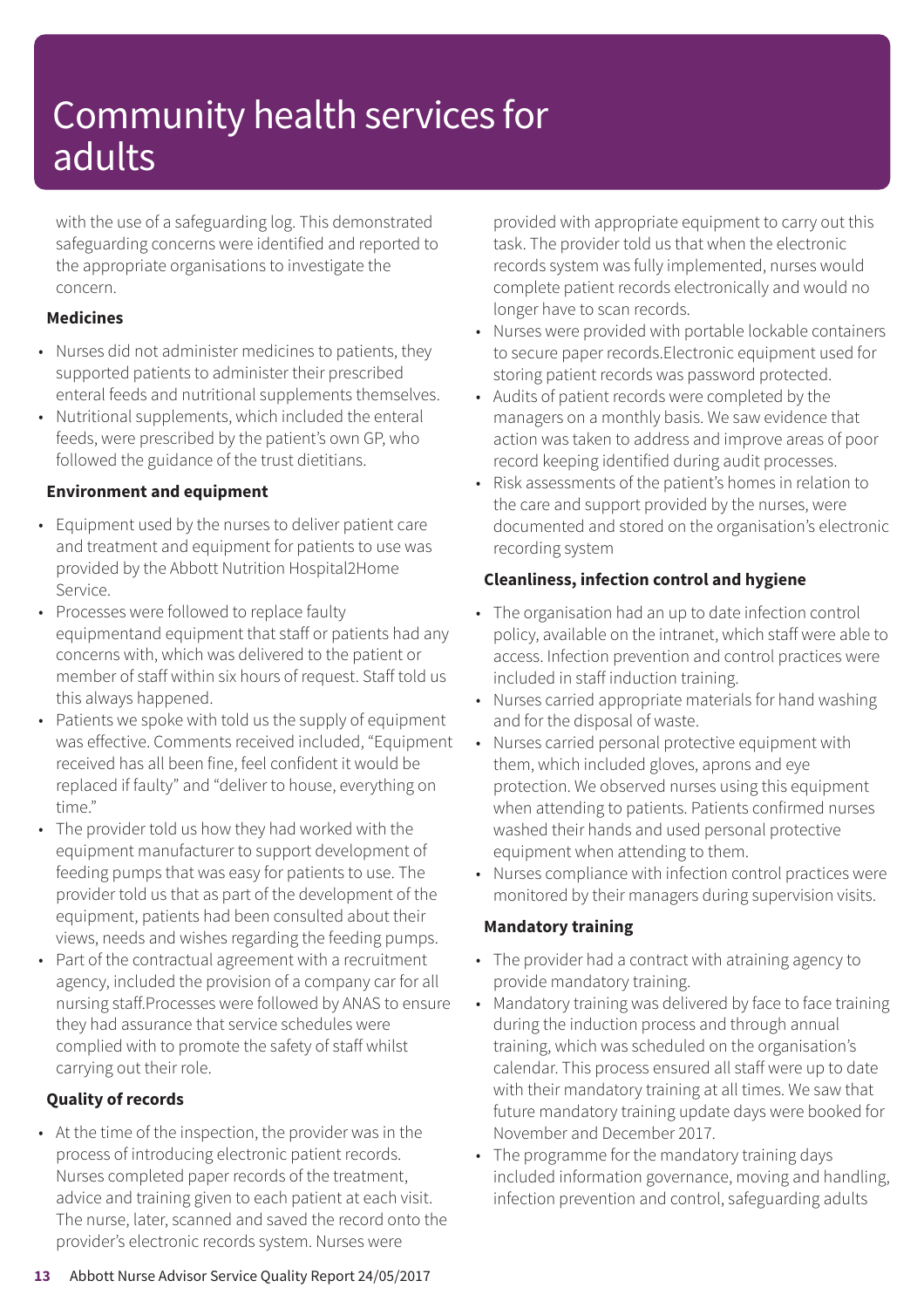and children, the mental capacity act and associated deprivation of liberty safeguards, basic life support, fire safety, and diversity, equality and inclusion, and health and safety.

### **Assessing and responding to patient risk**

- The nursing staff completed risk assessments for each patient at the initial consultations and reviewed them at each subsequent visit. This included assessing the patient's ability to carry out their own enteral feeding regime in a safe manner.
- Each nurse knew their own geographical area and hospital support teams. This meant they could directly refer patients for hospital treatment if needed, by accessing the dietetic department of the hospitals.
- During normal working hours, patients, if they had concerns, could contact their named nurse using their work telephone number.Staff rearranged appointments so they could attend to patients who they were concerned about, in order to reduce the risk of any ill health caused by the enteral feeding process.
- There was a 24 hour on call system to provide patients with support and advice. If, during the call, nursing staff suspected there was an urgent need for the patient to be seen by medical staff, they remotely supported the patient to access the NHS emergency services.

### **Staffing levels and caseload**

- The provider did not directly employ the nursing staff. All nursing staff were employed by an employment agency that was under contractual agreement to provide permanent nurse advisors to work for ANAS. Processes were followed by ANAS to ensure they had assurance that the recruitment process followed best practices in that the recruitment agency sought relevant references, made checks against the disclosure and barring list and carried out an interview process that identified people with appropriate skills and experience to fulfil the role of an Abbott Nurse Advisor.
- Information provided by ANAS prior to the inspection showed in August 2016 there was 3% vacancy rate. This equated to a 1.8 whole time equivalent (WTE) vacancy in a total work force of 61 WTE staff. Managers told us there were usually no difficulties with recruiting into vacant posts.
- Staffing was organised into regions. There were four regions in England, with an area manager for each.
- Caseloads of each nurse were based on the number of patients and the travelling times. Staff in less densely populated areas had fewer patients on their caseload as they would spend more time driving between patients. Staff did their best to organise their working day so appointments were located near to each other, to reduce the time spent driving and not attending to patients.
- Where the contract with the NHS trust included the provision of enteral feeding services to children, registered children's nurses were recruited to deliver the service.
- Each member of the nursing team held their own caseload of patients. To reduce the risk of patients having to be seen by a nurse who they did not know or who did not know them, each nurse had asupport nurse, as part of the lead and support system. Thesupport nurse, who also knew the patients, provided care and support to these patients when the case holder was on leave.
- This process was confirmed as being followed and effective during conversations with members of staff and from feedback; we received from contracting trusts' dietitians. Comments received from trust dietetic departments included, " There have never been any issues regarding staffing levels of the ANAS, they update the dietetic service of planned annual leave and cover arrangements during this period", "During periods of annual leave, the nurses have cover arrangements in place to ensure the service is not compromised and patients are still able to be seen in a timely manner, we are informed when a nurse is on leave and who will be providing cover for that nurse with contact details."

### **Managing anticipated risks**

- Processes were in place to manage anticipated risks.
- As part of the recruitment of staff, the recruitment agency provided all nursing staff with company cars. For staff working in more rural areas where there was likelihood of snow, they provided staff with off road, 4x4 vehicles so they could access all areas and ensure the service delivery to patients was not interrupted.
- To ensure patients and staff could access equipment in a timely manner; equipment depots were located in several areas of England. In the event of the contracted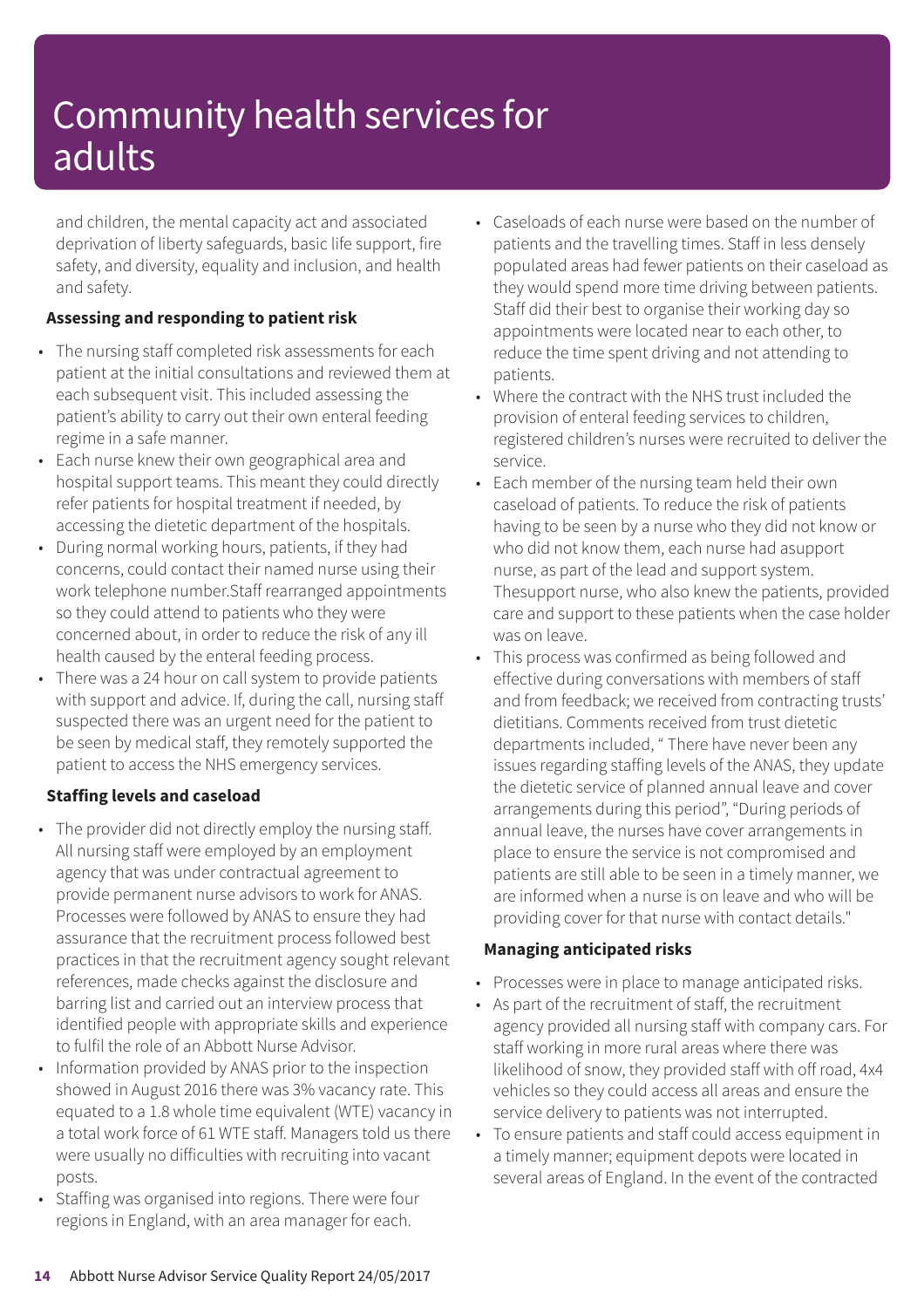company not being able to deliver, there were effective processes to access alternative delivery services to ensure patients and staff received the equipment they required.

- The lead and support nurse system ensured there was a member of the nursing team who knew the patient, if the named nurse was not available.
- Staff predominantly worked as lone workers. There were clear processes followed to protect the safety of staff. Nurses carried lone working devices, which had GPS tracking facilities. Staff could record conversations via the 'man down' button, which could be activated in an emergency situation. These devices were managed by a third party provider. Nurses logged their status or location at the beginning and end of their shift and when entering and leaving a property. This ensured the nurses' location was always known.

### **Major incident awareness and training**

- The provider had an "Emergency Preparedness & Business continuity plan," that was issued July 2016.This included the action staff and the provider needed to take in the event of a major incident, for example, a flu pandemic, an IT disaster recovery plan, the adverse weather contingency plan, and a lone worker scheme. This plan was kept under review, with the next review due August 2018.
- Feedback we received from trusts the provider had contract with, indicated shared working in relation to trust's major incident plan. Comments included, "ANAS tend to plan in advance for potential pressures in the service e.g. Christmas deliveries. There are local supplies of basic feed and equipment. Any potential issues are discussed in advance and agreed plans are implemented."

### **Are community health services for adults effective?** (for example, treatment is effective)

#### **Summary**

**By effective, we mean that people's care, treatment and support achieves good outcomes, promotes a good quality of life and is based on best available evidence.**

- The service's policies and procedures were developed from national best practice guidance. Where local trust's policies and procedures did not match those of ANAS, processes were followed to develop mutually agreed guidance based on national best practice guidance.
- ANAs provided training and support to patients, so they could meet their nutritional and hydration needs as set out in plans developed by the contracting trusts' dieticians.
- Monitoring of patient outcomes showed the service was effective at preventing hospital visits or admissions and improving the quality of life for patients.
- Effective supervision, monitoring and appraisal processes, ongoing staff training and competence assessments ensured staff had the skills to deliver safe and effective treatment and support to patients.
- Teamwork with contracting trusts and their dietiyians or nutrition nurses, supported a joined up dietary and enteral feeding service for patients.
- Consent was obtained from patients before all care and treatment was provided, and this was appropriately documented.

### **Detailed findings**

### **Evidence based care and treatment**

- Policies, procedures and guidance for the delivery of enteral feeding were developed from national guidance. This included the National Institute for Health and Care Excellence (NICE) guidance, and guidance from professional bodies such as the National Nurse Nutritional Group and the British Association of Parenteral and Enteral Nutrition.
- Contract agreements with trusts meant nurses worked within the policies and guidelines for that individual trusts. Trust dieticians told us "ANAs (nurses) have best practice guidelines to follow. At the beginning of the contract the ANA (nurse) familiarises themselves with local (trust) policies and guidelines. Any discrepancies (between ANAS and trust polices and guidelines) are discussed and guidance agreed moving forward." One trustdietitian gave an example where the ANAS guidelines had triggered a change in their trust policy in the management of patients receiving enteral nutrition.

### **Pain relief**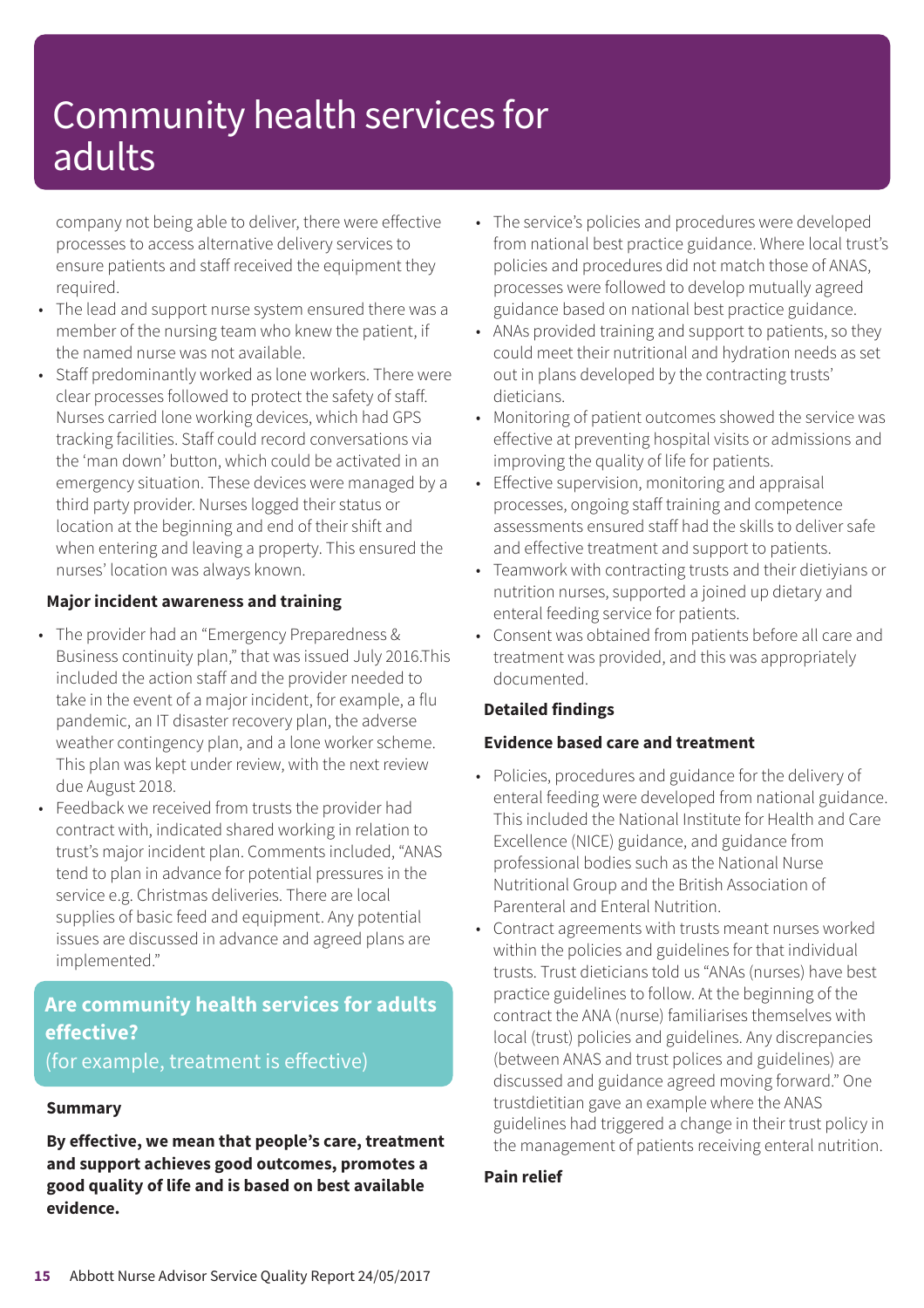- Review of records and observation of care, showed nursing staff assessed patients for any pain at each visit. Nurses recorded any pain on the patient's records. Reasons for pain were explored, including assessing for any possible signs of infection at the feeding tube site.
- Nurses advised patients about pain relief. This included, when required, referring the patient to their own GP for prescription of pain relieving medicines.
- When delivering care and support, nurses used non pharmaceutical methods of pain relieving techniques, including the positioning of patients for delivery of care and teaching supportive breathing techniques.

### **Nutrition and hydration**

- Nutritional and hydration plans were developed by the contracting trust's dietitian who had primary responsibility for the care of the patients. The nurses supported patients to achieve the goals set out in these plans by supporting them with the administering of their enteral feeding by training and on going reviews and support. Nurses had access to these plans, so they provided the appropriate advice and support to patients.
- During observations of care, we saw that nursing staff checked patients were clear about their nutrition plan and that they had no concerns about it. If the nurse had any concerns that the nutritional plans were not meeting patients individual needs, they contacted dieticians to review the patient.

### **Technology and telemedicine**

• A 24 hour support line was available for patients to contact for support and advice. This included accessing replacement equipment and remote support for the patient if they were assessed as needing to access NHS emergency services.

### **Patient outcomes**

- As part of contracting agreements, ANAS with the contracting trust monitored outcomes for patients receiving support from ANAS. This included monitoring compliance with the individual key performance indicators (KPI's) set in each NHS contract.
- The ANAS used a dashboard system to monitor their performance against KPI's. The most recent data from the dashboard at the time of inspection was for the period January to September 2016. This measured the number of face to face visits, discharge training visits,

patient review visits, tube intervention visits, routine device change visits, tube trouble shoot visits, tube trouble shoot telephone call (including the out of hours service) and health care professional training. The data showed that most patients needing discharge training were seen within one day of the referral, (37% to 54%), with 285 to 300 patients seen each month for discharge training. This was in alignment with the contract agreements.

- The data showed that for the same period the interventions of the ANAs resulted in the prevention of 320 to 340 hospital visits or admissions. With this data ANAS was able to demonstrate the financial benefits to trusts that contracting the service had had.
- Trust dieticians explained outcomes as result of the service ANAS provided as being avoiding hospital admissions, keeping patients in their home environment and improving the quality of life and confidence of patients and their families.

### **Competent staff**

- All nurses contracted to work for ANAS were registered with the Nursing and Midwifery Council.
- The provider had processes they followed to receive assurance the recruitment agency completed comprehensive pre employment checks. These included nursing and midwifery council registration checks, employment history of the candidate and checks against the disclosure and barring service to ensure the person was of a suitable character to work in a health care environment.
- All new staff completed an induction programme that was developed jointly by the provider and the recruitment agency. Staff we had conversations with confirmed they all completed an induction programme, which included theory and observational shifts before taking on a case load of patients themselves.
- As part of the induction process and on going training, nurses had competency assessments they completed to ensure they had the necessary competencies to carry out their role, use the equipment and deliver training to both patients and their family or carers. Competency assessments were reviewed by line managers.
- Regular nurse manager field visits ensured nurse skills and competencies were kept under review. Where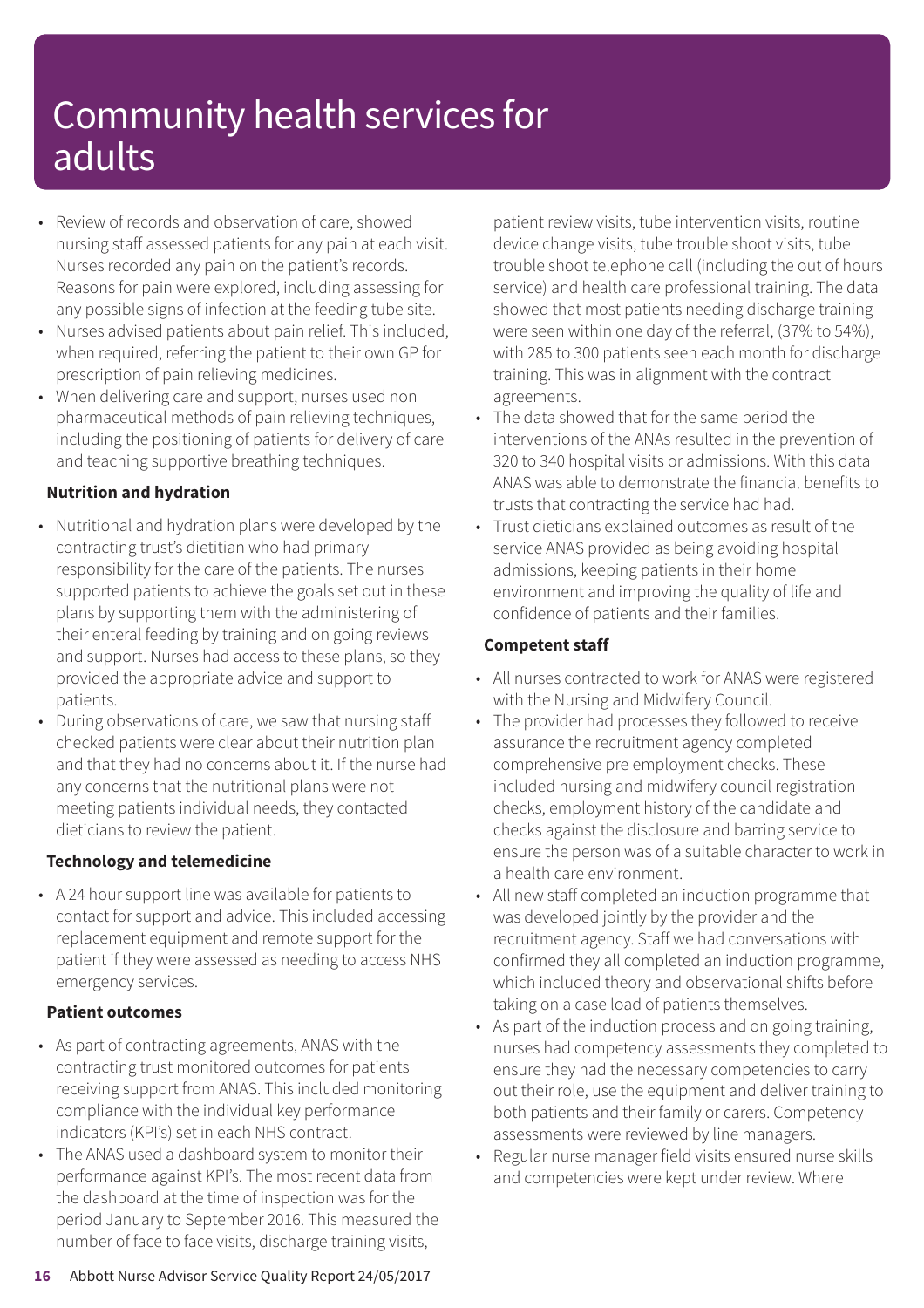concerns or issues were identified a programme of extra training and support was provided to support the member of staff to achieve the desired level of competency.

- Staff confirmed they received annual appraisals from their line manager. Records provided by the provider showed that 100% of staff had received an annual appraisal. Those staff that had not had an annual appraisal were recently employed staff who had completed their induction process and six month review but had not yet required an annual appraisal.
- Trusts, who contracted services from ANAS, told us the nurses were competent to deliver the service. Comments included "Abbott prides itself on ensuring staff are competent. They have a rigorous competency framework that all ANAs (nurses) have to follow to ensure competency is achieved and maintained", and that, "all ANAs (nurses) receive regular clinical supervision from their managers to ensure competency is upheld."
- Patients we spoke with had confidence in the skills of the nurses. They told us the nurses were knowledgeable and competent

### **Multi-disciplinary working and coordinated care pathways**

- Managers and staff described how they worked with the dietitians from the trusts who contracted the service to provide a service to meet the needs of patients.
- Feedback from dietitians across a sample off the trusts indicated an embedded ethos of multidisciplinary working. Comments included, "We meet with the ANAs (nurses) every three months in order to review the working of the service and share areas of best practice,", "we work well together and have regular review meetings to discuss mutual patients training needs. We speak daily with each other, the nurses have a personalised voice mail message on their phone which helps direct calls to the appropriate people i.e. out of hours service." And "in our area, the ANA (nurse) works very closely with the nutrition support team within the nutrition and dietetic service. Joint home enteral tube feeding (HEF) clinics are run by the dietitian and ANA (nurse) every Tuesday. This ensures enterally fed patients receive a full assessment every three to four months."
- Where required, the nurses and dietitians did joint visits to ensure patients' needs were fully met.

• In order to support coordinated care, the ANAS electronic patient record system was accessible to authorised trust staff. ANAS staff had access to the dietician's records that were held at the patient's homes.

### **Referral, transfer, discharge and transition**

- Patients were referred to the service from the dietetic services of the trusts that contracted with ANAS. The process of referral for trusts differed according to the agreed contact. However, comments received from a sample of trust's dietetic services showed that ANAS nurses attended to patients within 24 hours (during weekdays) if they needed support and training prior to discharge from hospital.
- Data provided by ANAS showed that most patients were seen by an ANAS nurse within one day of referral. This was confirmed in conversations we had with patients. Comments received included "service recommended by the dietician, referred and the next day Abbott arrived at the house."
- Dieticians from the contracting trusts said the service provided by ANAS ensured timely discharges for patients to their homes or appropriate continuing care facilities when they were medically fit to be discharged.

### **Access to information**

- Nurses had access to the provider's policies and procedures via the provider's electronic system. This allowed them access to policies relating to and including health and safety, clinical governance and corporate governance.
- Patient records were held electronically, which meant all members of staff could access patients records to provide relevant support and advice if they were on call.
- Patient's nutrition and hydration plans that were developed by the trust's dietetic teams were available in patient's homes for the ANAS to have access to.
- Processes were followed so authorised trust staff could access the ANAS patient records.

### **Consent, Mental Capacity Act and Deprivation of Liberty Safeguards**

• Discussion with staff showed they had a good understanding of their responsibilities towards the Mental Capacity Act. Observation of care and review of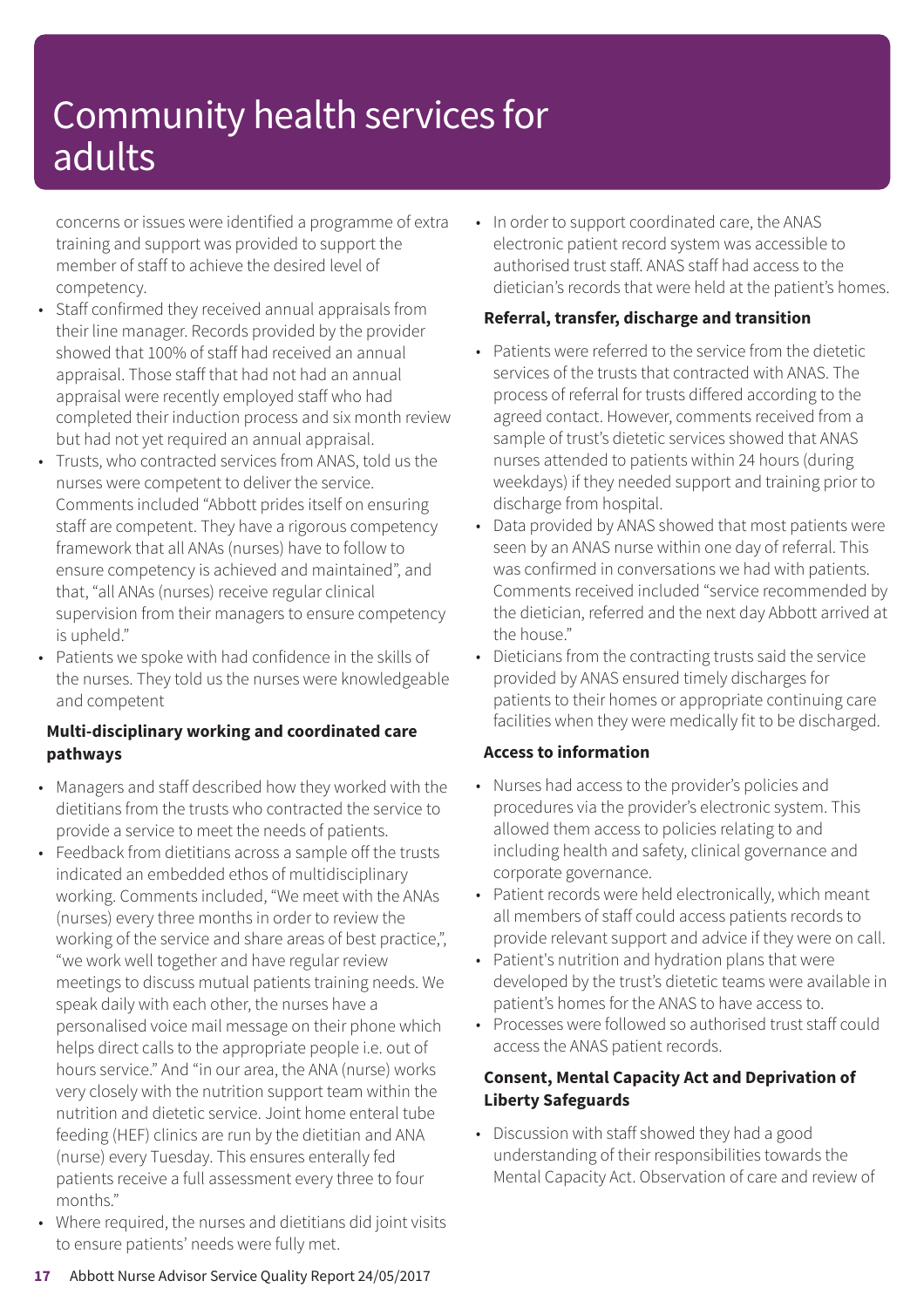patient records showed that informed consent was obtained prior to the carrying out of each intervention or episode of care. This included examination of and changing of feeding tubes.

- Staff demonstrated a good understanding about the actions they needed to take if they suspected a patient did not have capacity to consent to the care being given or the planned procedure. The ANAS consent form, that was completed for every episode of care, provided clear guidance about the requirements of the mental capacity act with regard to obtaining consent. This included actions staff needed to take if they suspected a patient did not have capacity, guidance about carrying out an assessment of the patient's mental capacity and best interest decision making processes.
- Trust dietitians told us that ANAS nurses gained consent from patients prior to carrying out any intervention. Comments received included "They talk the patient through what they are planning to do; why they need to do it and gain consent to perform the action before taking action" and "ANAs (nurses) will involve the patient in the discussion even if they are deemed unable to make their own decision". Consent forms were uploaded onto the provider's electrical recording system, which could also be accessed by the trust dieticians.
- Initial consultation and consent for commencement of enteral feeding was completed by the trust that contracted with ANAS. This included following appropriate consent procedures for delivering care and treatment to children.

### **Are community health services for adults caring?**

#### **Summary**

### **By caring, we mean that staff involve and treat people with compassion, kindness, dignity and respect.**

- Patients told us the nurses were kind and caring.
- We observed care provided in a caring and compassionate manner.
- Staff spent time ensuring patients, and where appropriate family members and carers, understood the management of their feeding tubes and how to

administer feed. Staff were aware of the emotional impact some patients experienced and took appropriate action to support patients with their emotional needs.

### **Detailed findings**

#### **Compassionate care**

- We spoke with patients who receive a service from ANAS. All of the patients told us how kind and caring the nurses were. Comments included "staff are all polite, friendly and seem happy to offer help" and "staff nice natured and happily answer any questions."
- Feedback from trust dietitians indicated the nurses provided compassionate care to patients. Comments included, "They have a nice, caring and empathetic manner. They respect patient dignity, for example when examining a patient they ensure that patient privacy is maintained"," Body language and a friendly attitude is often used to provide a caring approach" and "from joint visits and telephone consultations (the nurses are) observed to always be caring, compassionate and whilst maintaining (patient) dignity and respect."

### **Understanding and involvement of patients and those close to them**

- The main objective of the service provided by ANAS was to enable patients to self-manage their enteral feeding needs independently. This meant training and education of patients and their carers and family was a fundamental aspect of the nurses' role.
- During observations of care, we saw the nurse involved the patient in all aspects of the care and treatment carried out at that time. They explained what they were doing and why they were doing it in a manner the patient understood. The nurse checked with the patients that they had understood what was being explained to them.
- Staff explained that they provided training and support in the environment that best met the individual patient's needs. They carried out training in hospital settings, so patients had the skills to care for their own enteral feeding when discharged form hospital. For children, the nurses carried out training in schools, in after school care facilities as well to ensure all involved in the care of the child knew how to support the child with enteral feeding. Some patients lived in care homes or spent periods of time in respite care setting. Staff provided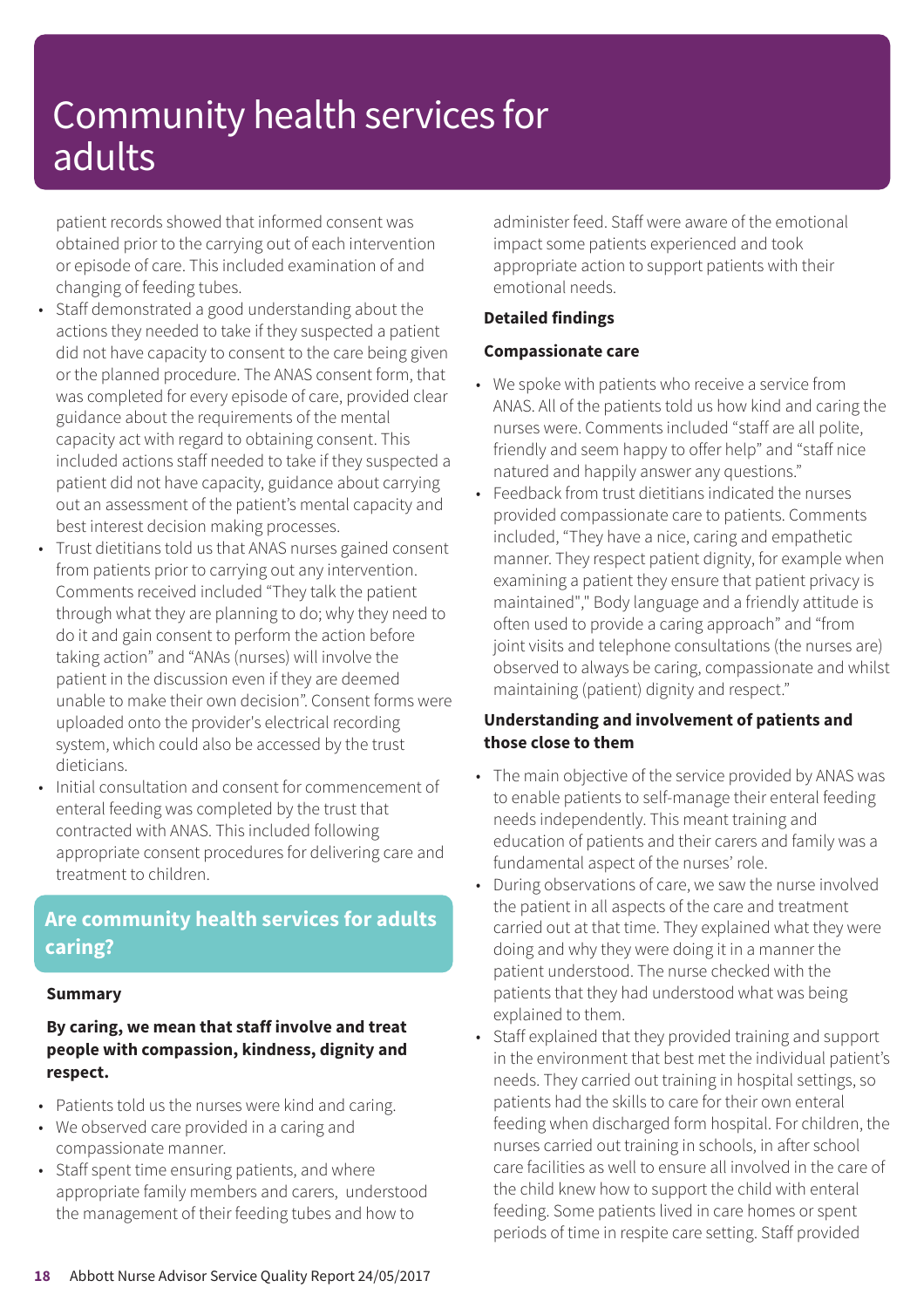training for the care home staff. We observed a training session for care home staff. The training was tailored to meet the individual needs of the patients living at the care home.

- This emphasis on training was confirmed with dietitians from the trusts who contracted with ANAS. Dietitians told us the service provided "training and support for patients and carers regarding feeding in preparation for discharge and after discharge if required, to ensure the patient and/or/carer is competent to administer feed and provide tube care. Training is also provided for nursing home care staff to ensure (they have) up to date guidance on PEG tube care and feeding."
- Patients we spoke with were very complimentary about the training they received. They described the nurses first visiting them in hospital and then at their home to teach them and their families how to give the feeds and look after their feeding tube. One relative told us they now "knew a lot more about their husband's care, thanks to Abbott." Relatives of another patient told us the nurses involved the patient and the whole family in decisions about their care.

### **Emotional support**

- Staff we spoke with had a good understanding about the emotional impact patients might be experiencing. For some patients enteral feeding was a long term solution to ensuring nutrition and hydration needs were met. For others, it was a short term solution whilst undergoing treatment for other diseases.
- Nurses provided opportunity for patients to express how they were feeling. They provided patients with information about local and national support groups.
- Staff were aware of how not being able to eat had an impact on the social life of patients, some patients expressed their families and friends were reluctant to include them in meals for fear for them being embarrassed or distressed. However, this had the effect of isolating the person from social interactions. Nurses explained how, if a patient asked them to sit and have a cup of tea or coffee with them, they would do this as it was a social activity that some were no longer included in.
- If needed, the nurses supported patients to access support or counselling services through their local NHS services.
- Access to the nurses via their work mobile numbers or the out of hours contact system gave patients the

reassurance they could contact a member of staff if they had concerns at any time of day or night. Patients we spoke with expressed their gratitude they could contact the service at any time. Comments included "service easily accessible, nurse has given me her mobile number so I can contact her at any time with questions" and "wouldn't know what I would do without them."

**Are community health services for adults responsive to people's needs?** (for example, to feedback?)

### **Summary**

### **By responsive, we mean that services are organised so they meet people's needs.**

- The service was designed specifically to support patients and their family members or carers independently manage their enteral feeding at home.
- Patients had a named nurse, who they made appointments directly with.
- Staff were flexible with the time and location of training appointments. Training was provided in the evenings after working hours for family members who worked. For children, training was provided for staff at their schools and at after school care locations
- The service responded to complaints and made changes in their practices in response to complaints.

### **Detailed findings**

### **Planning and delivering services which meet people's needs**

• ANAS was planned to support patients manage their own enteral feeding needs at home and reduce hospital admissions by monitoring their wellbeing and taking action, such as replacement of feeding tubes and referring to other health care professionals such as dietitians or GPs when concerns arose. The detailed delivery of service differed for regions dependant on the contract arranged with local trusts. Managers and the Head of Patient Services told us they were involved in the negotiating of contracts to ensure the service was able to meet the requirements of the contracts.

### **Equality and diversity/Meeting the needs of people in vulnerable circumstances**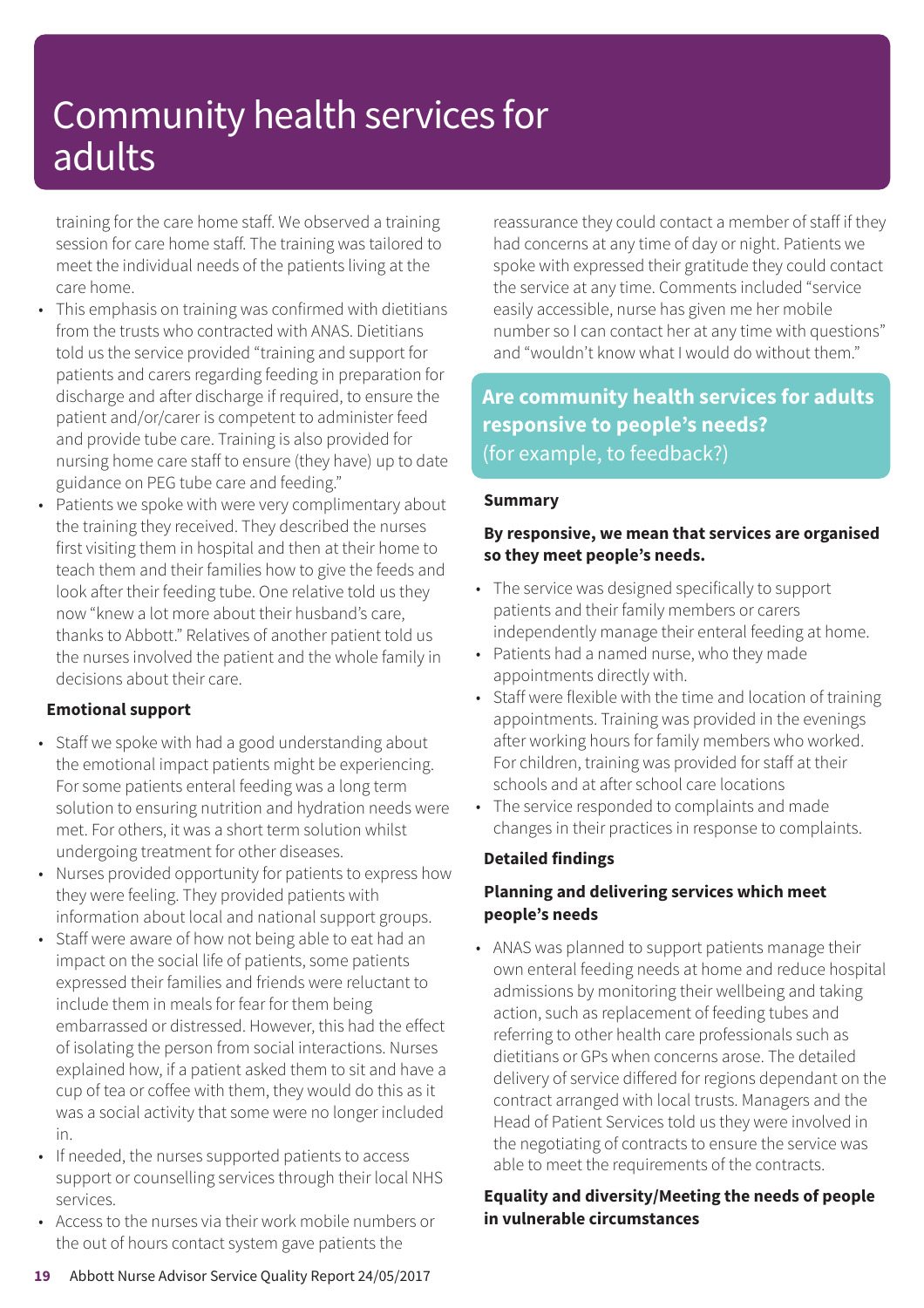- At initial referral from trust dietitians, nurses received information about patients, including information about whether there were any specific needs relating communication, cultural or religious needs or any specific learning disability or mental health needs.
- Staff, in discussions, evidenced an ethos of provision of individualised care, tailoring the delivery of care to meet the individual needs of the patient. They described meeting the needs of people living with dementia or who had a learning disability as part of the working ethos of meeting people's individual needs.
- ANAS had an agreement with a translation service to provide translation services for patients whose first language was not English. Information leaflets could be provided in a range of languages. Where needed, translation services were also accessed through the contracting trust's interpretation services.

### **Access to the right care at the right time**

- Processes were followed to ensure patients were able to have the care and support they needed in a timely manner that met their individual health and social needs.
- Each nurse held their own caseload of patients and arranged appointment dates and times directly with the patients. This supported appointment times that met the individual needs and circumstances of patients. All nurses had a personalised voice mail message on their phone that helped to direct calls to the appropriate people for example the out of hour's service. The message detailed that calls were listened to throughout the day and that if a call was made late in the day it would be responded to the next working day.
- Information provided by trust dietitians confirmed that patients could contact a member of the ANAS 24 hours a day for support and advice. They told us there was a "24 hour help line for patients, where an on call nurse is available."
- Contracts with individual trusts detailed the time scales for first appointments the service was required to comply with when initial patient referrals were made for support with enteral feeding. Feedback we received from trust dietitians showed the service met these targets. Comments included "ANA (nurses) respond to new patient discharges within 24hours in line with the service specification", "the nurses see the majority of patients (68%) within one working day of referral being received. (The remaining patients were not seen due to

other circumstances such as the appointment was not accepted by the patient)" and "the staff have has always been very responsive to our needs and will train parents/ carers and schools etc. within 24-48 hrs of the request."

- Staff explained they provided training at venues and at times to meet the needs of patients and their families and carers. This sometimes meant providing training and support out of the core working hours. Trust dietitians told us the "ANA (nurses) are flexible to see patient and support their carers in a wide range of different settings in order to meet their needs. This incudes in hospital before discharge, at school, at home, day care centres, nursing homes and hospices," and that " training is often planned outside the normal working hours in order to accommodate the patient's carer."
- Staff explained they were flexible with appointment times. They would move appointment times if patients had other commitments, such as medical appointments or social commitments. This was confirmed in conversations we had with patients.

### **Learning from complaints and concerns**

• The service had a formal complaints process that all patients were made aware of. Staff told us that any concerns raised by patients during visits were discussed and resolved at the time they were raised. The service kept a record of all formal complaints received, this showed they investigated complaints, provide a response to the complainant and where necessary, made changes to practices. Records of managers and area meetings showed complaints and learning from complaints were discussed. This meant the learning from complaints was shared across all areas and staff.

### **Are community health services for adults well-led?**

### **Summary**

**By well-led, we mean that the leadership, management and governance of the organisation assures delivery of high-quality person-centred care, supports learning and innovation and promotes an open and fair culture.**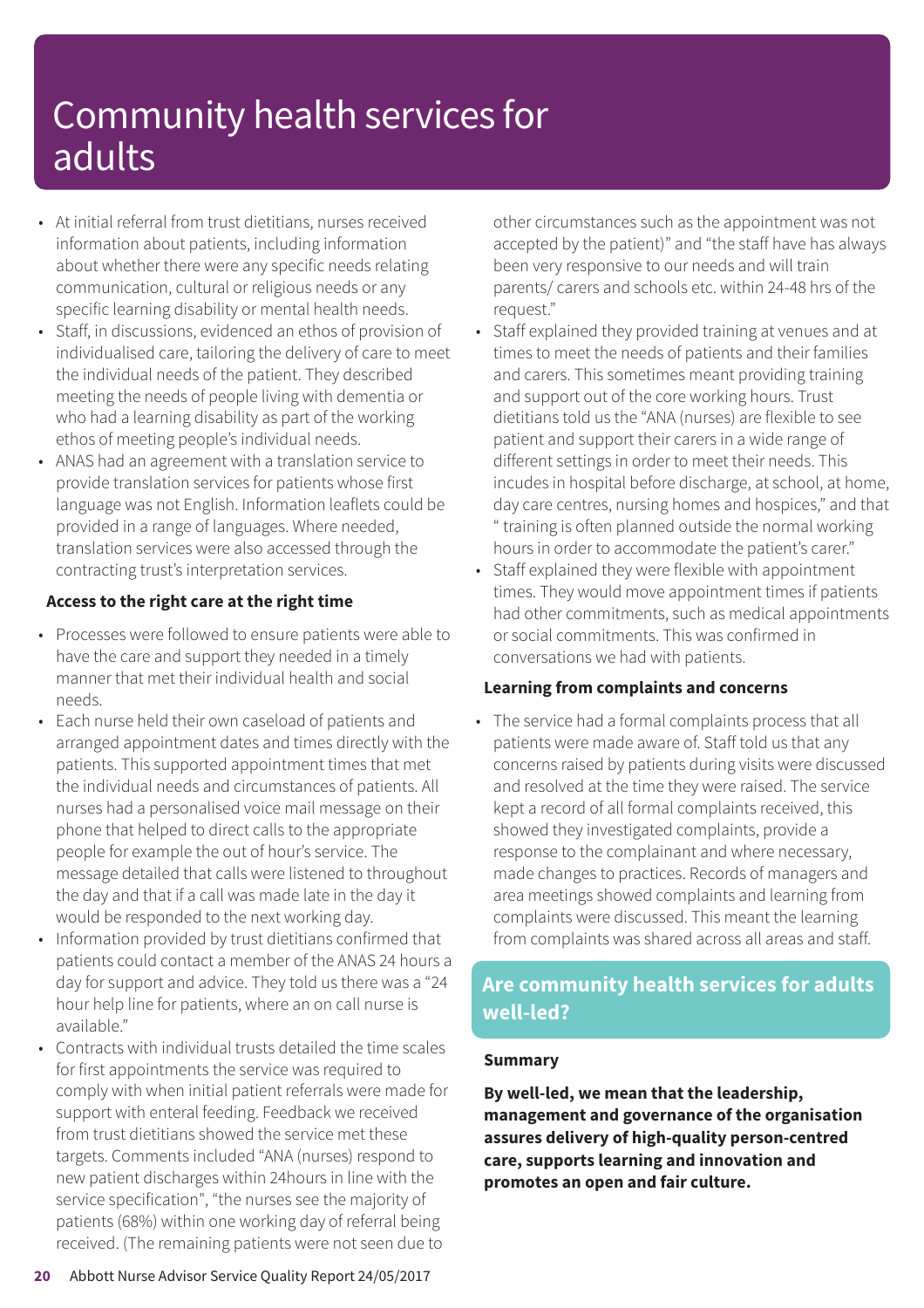- There was an embedded strategy and vision for the service that staff demonstrated commitment to in their working practices.
- The service had systems and processes that were used to monitor and support improvements in the quality of the service.
- The service had systems and processes that were used to monitor risks and associated mitigating action.
- Staff felt supported by their managers to carry out their role and put patients at the centre of the service.
- There were formal processes for engaging and acquiring feedback from patients and staff. There was evidence that patients' views were considered in the development of the service and associated equipment.

### **Detailed findings**

### **Service vision and strategy**

- The service had a formalised strategic vision for 2016/ 2017, which was due to be reviewed in April 2017. This detailed the overall vision for the service as "Confident, empowered people, united in purpose, to be the leading medical nutrition provider".
- The service's mission was detailed as "To listen to, and understand the needs of the people we support. To offer a responsive, flexible and patient focussed service. Giving patients confidence and peace of mind. To achieve an excellent patient experience and outcomes, delivered efficiently and with compassion."
- The aims of the strategy were detailed as to "Drive quality improvement. Deliver operational excellence. Deliver innovation. Develop our people."
- The strategic vision document set out the actions the service was staking to achieve this vision, which included the monitoring of the service, the on going training of all staff and seeking out feedback about the service.
- Nursing staff, we spoke with, demonstrated they worked to this vision. They were committed to providing a service that was flexible, supportive and targeted to meet patients' needs in order to achieve the best possible outcomes for patients.

### **Governance, risk management and quality measurement**

• The service used effective systems to monitor and support improvements in the quality of the service. Their quality assurance framework dated 2016/17 for review April 2017, set out how the service was going to monitor and support improvements. As part of this, their quality assurance action plan detailed how the service gained assurance about their delivery of service against contracted KPIs, effectiveness of the service in preventing hospital referrals, skills of ANAS staff, patient experiences and safeguarding vulnerable adults and children. A service development plan detailed the action the service was taking to ensure quality of the service was maintained and improved. This included, for example, the development and launch of ANAS electronic notes and audit of the effectiveness of training provided on Nursing Home Staff, both of which were in progress at the time of the inspection.

- Regular contract review meetings with trusts allowed both the provider and the trust to monitor and review the service provided and agree changes to the service to bring about improvements. This included review of any incidents that had been reported using the relevant trust's incident reporting system.
- The service used incident logs, complaints logs and root cause analysis investigations of incidents and complaints to review risks and incidents. Records of manager and area meetings evidenced risks and actions being taken to mitigate risks were reviewed.
- Managers reviewed staff adherence to clinical procedures and the agreed standard operating procedures for the relevant trusts during field visit reviews.

### **Leadership of this service**

- There was an area manager for each of the four areas of England that ANAS provided a service to. Each of these managers provided leadership and guidance to their area, supporting staff in their development through regular meetings, field visits and appraisals.
- The manager for each area was registered with the Commission as a manager. Discussion with managers available at the time of inspection evidenced they understood their legal responsibilities with regard to the Health and Social Care Act 2008.
- Staff told us managers were approachable, accessible and available if advice or support was required.
- Dietitians from contracting trusts told us they had no concerns around the capability and experience of the senior leaders for Abbott Nurse Advisor Service.

#### **Culture within this service**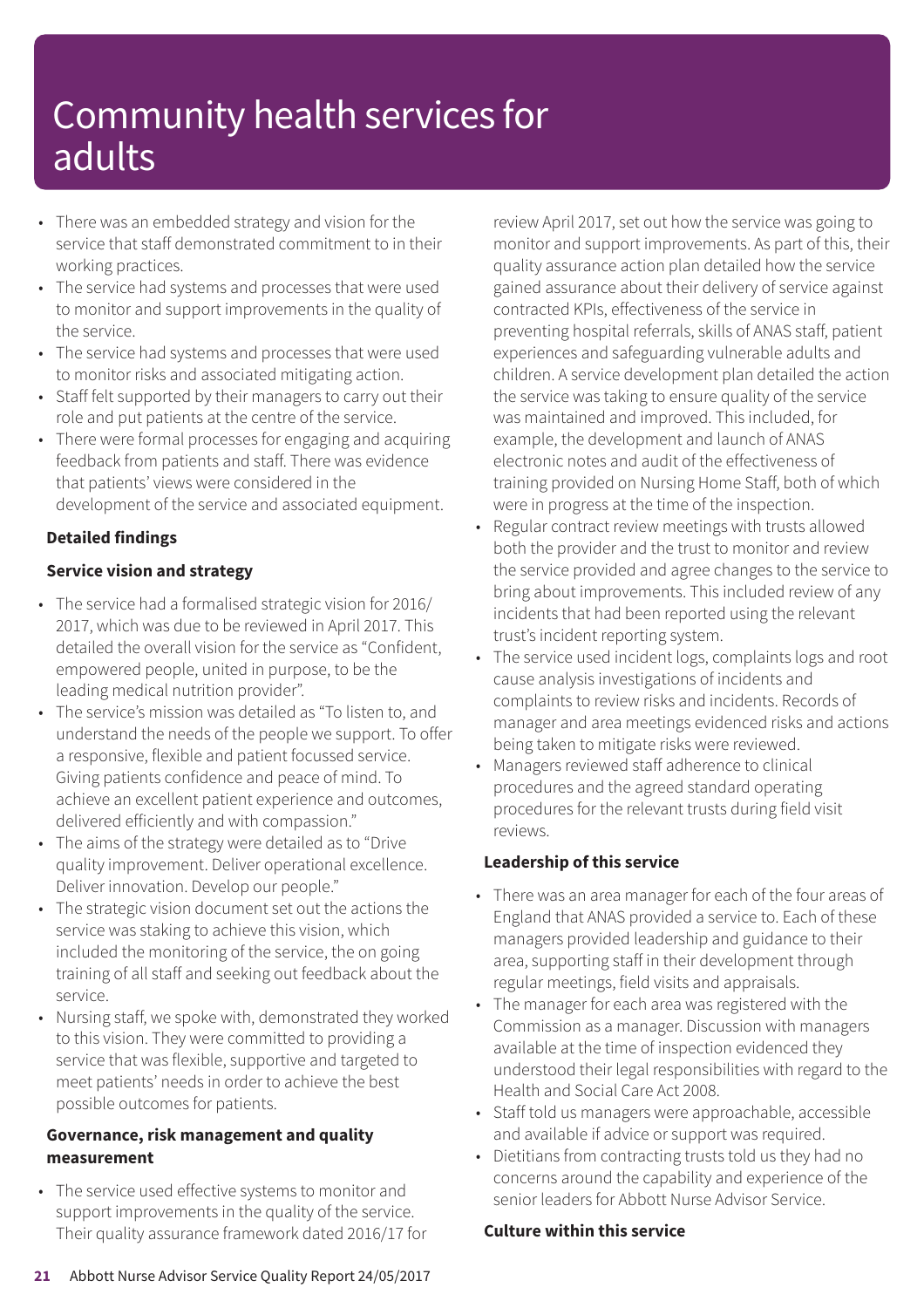- All staff told us they put patients at the centre of their care and that the service was organised to best meet patient's individual needs.
- Staff told us the organisation had an open and no blame culture.

### **Public engagement**

- The organisation, with the support of the trusts that contracted with them, carried out formal annual surveys of patients' experiences of using the service. The results of these surveys assisted the organisation in developing and improving the service.
- The provider gave examples where patients had been involved in the development of the service; this included the development of feed pumps that were easy for patients with limited dexterity in their hands or with visual impairments to use. The ANAS ethos enabled effective working relationships with patients and their families. This facilitated an effective informal process for getting patients feedback about the service. During observations of care, we saw patients were asked for their views and if there was anything that the nurse could have done better for them.

### **Staff engagement**

- The provider carried out annual surveys to gauge staff views about working for the organisation. Results from the survey fed into the development plan for the service.
- Area meetings held every two months were an opportunity to review the effectiveness of the service and share learning from any clinical concerns, incidents, safeguarding incidents and any service complaints. The meetings also provided an opportunity for staff to receive feedback from the organisations clinical governance meeting.

### **Innovation, improvement and sustainability**

- The provider told us they were exploring ways to support NHS trusts to implement seven day working services. To improve the quality of the service provided to patients they were exploring ways to enhance clinical lead roles, provide bespoke clinical support for enteral feeding patients and enhance the referral and reporting systems. The new electronic record system was planned to reduce administrative time for nursing staff, enabling them to provide more clinical care to patients.
- Dietitians from contracting trusts told us that ANAS was receptive and supportive of new and innovative ways of working. One example given was that the Abbott nurses training dietetic staff had enabled positive changes in the delivery of the enteral feeding service in that trust.